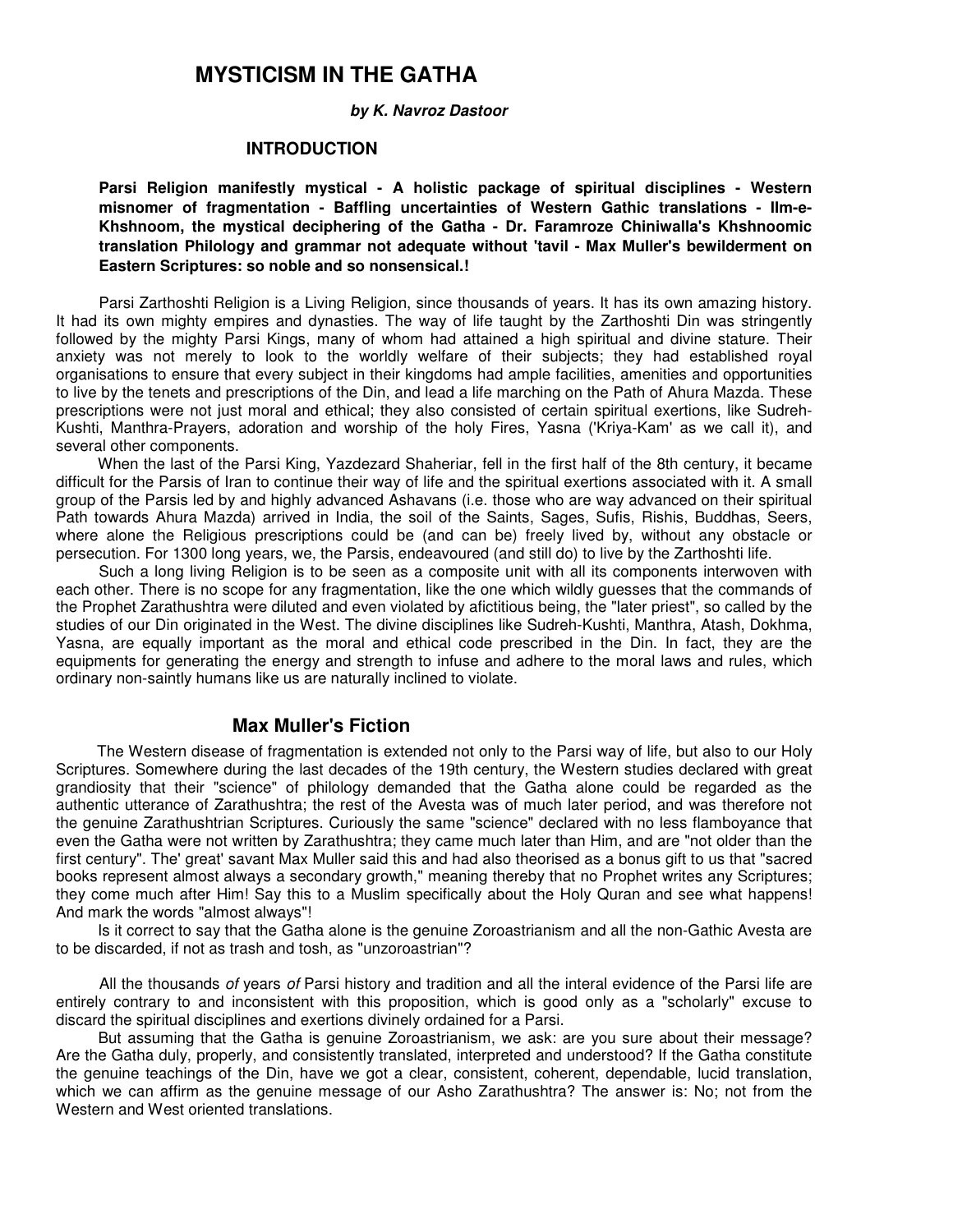There are as many translations as there are translators; and their number on a very conservative estimate is not less than 45! And the most bewildering and baffling situation is that at numerous places these translations are in violent variance with each other. The western scholars who adopt Avesta and Oriental languages and studies as their line are tempted to give "new" translations. This' new' is not just confined to minor variations as is the case with say Shrimad Bhagvad Gita or the Holy Quran-e-Shariff. The variations in the Gatha translations are amazingly confounding and confusing. For years, Bartholomae's foundations for translating the Gatha held the field. Then Humbach, Schmidt, Insler and their new crop declared Bartholomae's foundations to be inadequate and incorrect. Amongst themselves, Humbach and Insler differ in their own foundations. The former talks of ritualistic "mysticism", the latter pooh-poohs this and sticks to moral side based on Vedic Sanskrit, with Jewish Prophets sprinkled in between. Boyce declares that the Pahalvi tradition and treatises must be taken into account, but highbrow scholars have the habit of painting Pahalvi writers as ignoramuses. In the result, one group of translators sees homosex in Gatha 51-12, whilst the other group, Salvation in the same stanza! At quite a few places, one word is assigned two exactly opposite meanings. Well! If Gatha alone is genuine, can any genuineness be so much bristling with gross uncertainties? Can an authenticity be so much discordant, and incoherent? Can an alleged scientific scholastiaism be so much unscientific?

Then what is the way out for us, the poor Parsis, who crave to know the divine Message of their Prophet?

#### There is one source. **That is IIm-e-Khshnoom.**

I shall not delve here from where Ilm-e-Khshnoom has arrived amongst the Parsis of India and how its harbinger, the late Ustad Saheb Baheramshah Shroff (1858-1927) brought it. There is a big book of 770 pages wherein more than 36 witnesses of integrity and eminence have testified about his immensely deep knowledge of the Zarathushtrian Mysticism and its source. His chief disciples, the erudite Ervad Phiroze Masani; the man of marathon writings, Dr. Faramroze Chiniwalla; and his brother Jehangir Chiniwalla, who propagated Khshnoom through a weekly Parsi Avaz for 27 long years, were the main writers of IIm-e-Khshnoom. In particular Dr. Faramroze Chiniwalla has written numerous volumes, books, booklets and articles covering more than 25000 pages and translated all the Avesta scriptures. A large part of these translations are published. They are all in Gujarati, which is the mother language of the Parsis in India and abroad.

In 1939, his 180 pages book on Ha 28, the first Ha of Gatha Ahoonvad, came out. It was a wonderful work containing (i) word-to-word translation of each of the 12 stanzas (ii) a commentary, rendering the mystical contents of each line and each word, (iii) the Pahalvi translated version being the traditional translation of and interpretation of the Gatha and explanations thereon and (iv) the three Pahalvi versions of the Gatha contained in Volume 9 "Dinkard" (Dastoors Sanjanas' volumes 17,18,19), a wonderful Pahalvi work depicting inter alia the traditional Parsi way of life and culture as prevalent in Iran.

Dr Chiniwalla's work on Ha 29 was published in 1940, followed by Ha 30 in 1941. His Spentomad, Vohukhshathra and Vahishtoisht were published in 1984, 1989 and 1978 respectively, i.e. after his death on 6.8.1962. These books are in the same style as Ha's 28, 29 and 30. Recently Ha 31 saw the light of the day. Ha's 32, 33, 34 are next on the list. The whole of Ushtavad Gatha is just waiting.

In addition to these works on the Gatha, Dr. Chiniwalla has written a book on Yazashney Ceremony under the title "Yazasshney ni Buland Kriya", wherein a summary version of each of the 72 Ha's of the Holy Scripture 'Yazashney' is set out. The Five Gatha's constitute 17 of these 72 Ha's and therefore have a place in the book. Here, there is no word-to-word translation of each stanza but the essence of its mystical content is tersely but beautifully set out.

In this series of articles your humble servant proposes to take his truth-seeking readers in this mystical garden of the Gatha, through the beautiful path of IIm-e-Khshnoom. The garden has infinite dimensions, beyond our infinitesimal intellectual equipment. We can delve only half a step inside the garden and behold only half an inch of the strip running through and disappearing at some far end. Yet that half an inch will give enough heart-throbs to my devotional readers.

There can be no Religion without mysticism. Mystical means something beyond the intellectual veil surrounding us. There is a level, a screen, beyond which our non-saintly intellect cannot go. That such a screen exists has now been established by the most modern science. All the 400 years of scientific exertions have now gloomily ended at a hard stony barrier, which is found to be impenetrable. Empirical science, which thought that its method of observation, experiment, inference, logic and mathematics was revealing the secrets of Nature, has come to a grinding halt. Physics has stopped its electron accelerators and thus called it a day in any further exploration of matter. Life is not as simple as Darwin and his fanatic followers like Richard Dawkins thought. The human brain still continues persistently to be the darkest continent. Scientific progress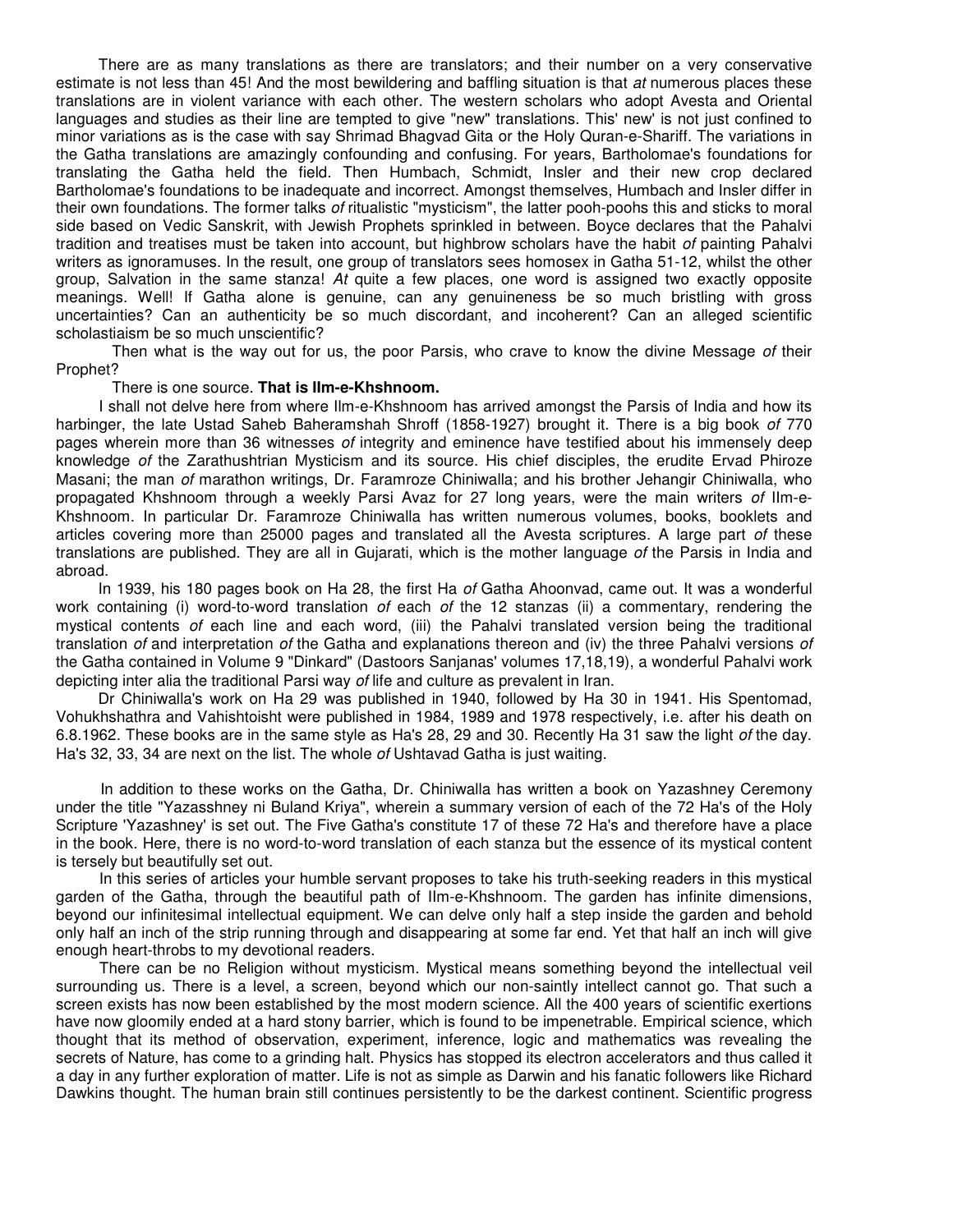and development have proved to be a fatal cancerous growth on the mother earth and on man's psyche. The egoistic thought that the scientific mind of man will understand all Nature and will soon arrive at a "Theory of Everything", say, from Hitler to mother's love or from the atom to big-bang has proved the grandest of all the grand illusions of the 20th century. Science has dashed against a solid heavy door. There seems to be a key hole but there is no key available. A peep in the hole with one eye closed faintly indicates that something extraordinary is going on behind. Instead of thinking out how to find the key, many scientists are trying to stuff the keyhole. "There cannot be anything beyond", they say, because the faint flashes actually seen through the hole shatter all their preconceived ideas, notions and paradigms, and disturb their equilibrium of egoistic self confidence.

There is a key and that is Mysticism. Let it be repeated that there can be no Religion without mysticism. The very first Truth revealed by all Religions that God exists, is manifestly mystical. All Prophets, Ashavans, Saints, Seers, Sufis, Rishis and Sages are all mystics. They have experienced God and teach the non-saintly humans the ways and means to experience Him.

Therefore a Prophet is not literary or philosophical writer of a book. He is not an essayist or poet. His Holy Scripture is the word of God transmuted in the spoken languages of the humans. Every word in it is divine. It has a mystical message to give to the humans. The Prophet's word is not therefore to be translated through the humanly invented rules of philology, etymology, grammar and composition. All the Religions of the world declare in no uncertain terms that a Holy Scripture has levels of meanings. To read it and understand it, special key of "Tavil" is required. Tavil means a set of special rules to decipher the inner meanings of a scripture. 'Water' in a scripture may mean normal water of our experience, but it can have a deeper meaning, message and significance. It can refer to the "waters" existing beyond the ambit of human experience and intellect; it may be referring to certain mystical energies and forces operating in God's Creation or within the human personality. So also the word "cow" (Gava) or "Dawn" (Hoshbam) or 'Fire' (Athra). This is way beyond the human rules of languages.

What we Parsis therefore require is the deciphering of our Holy Scriptures, whether the Gatha or Yazashney or Visperad or Vendidad or Khordeh Avesta. IIm-e-Khshnoom has fulfilled this dire need, provided that you have eyes to see, courage to digest the truth and go wherever it leads, without caring for your preconceived notions. The search of truth requires the virtue of steadying one's eyes on the truth and the courage of avowing the truth.

A point to be carefully noted is that the Khshnoomic translations do not disregard the rules of grammar and etymology formulated by the Western Orientalists. On the contrary they are often followed with greater rigor than the Western and West oriented Parsi translators, who often are tempted to twist the grammar and syntax to justify their own preconceived paradigms and even prejudices. They first set a theory based on some scanty data and then try to stick to it at any cost. For instance, having drawn the notion that the (so called) non-Gathic spirit is in variance or even in violation of the Gathic spirit, they would twist the meanings of one or the other or both of the Gathic and non-Gathic texts. One can as well first formulate the theory that the non-Gathic Avesta elaborates, expands and explains the Gathic concepts and then try to harmonise the two. The erudite teacher and scholar the late Baheramgore Anklesaria did this and sounded much more reasonable than his Western counterparts. It perhaps depends on how a particular scholar is brought up by his mother or in his childhood. We see lawyers often relying on what is known as the principle of harmonious construction, whenever there is an apparent conflict between two provisions of the law. Unfortunately, the Western scholarship are brought up in the 'scientific' field of fragmentation which loves to arrive at the truth of a thing by breaking it into smaller and smaller fragments, which leads them further and further away from the truth. The fiasco of the ultimate particle of matter - God particle as the Nobel-Prize winner-Physicist Lederman called it - is a case in point.

The Eastern Sages were and are at pains to point out that the whole is much greater than the sum of its parts and fragmenting the whole in parts results in the thing loosing its own higher dimensions. Is not fragmentation a method of killing?

The point is that the Khshnoomic translations try to stick to the rules of grammar wherever they lead and it is found that the translations so arrived at not only support and substantiate the mystical expositions presented by IIm-e-Khshnoom about the cosmogenesis (Srushti Rachna), the Man on Earth and numerous other subjects but at several places prove them and even arrive at them. This is the unique feature of these translations, which is to be actually experienced to appreciate and tasted to enjoy its sweetness. Here there are no preconceived paradigms and prejudices flowing from the guess works of a scholarly psyche or the ambition to have University degrees and honours. Here is a vast mystical Science the subject matter of which ranges from a speck of dust to God, from Physics to the highest divine experience and consciousness; and the Khshnoomic translations, following the rules of grammar and etymology, authenticate them, verify them, even establish them.

The difficulty is that all these translations rendered by Dr. Faramroze Chiniwalla are in Gujarati. That is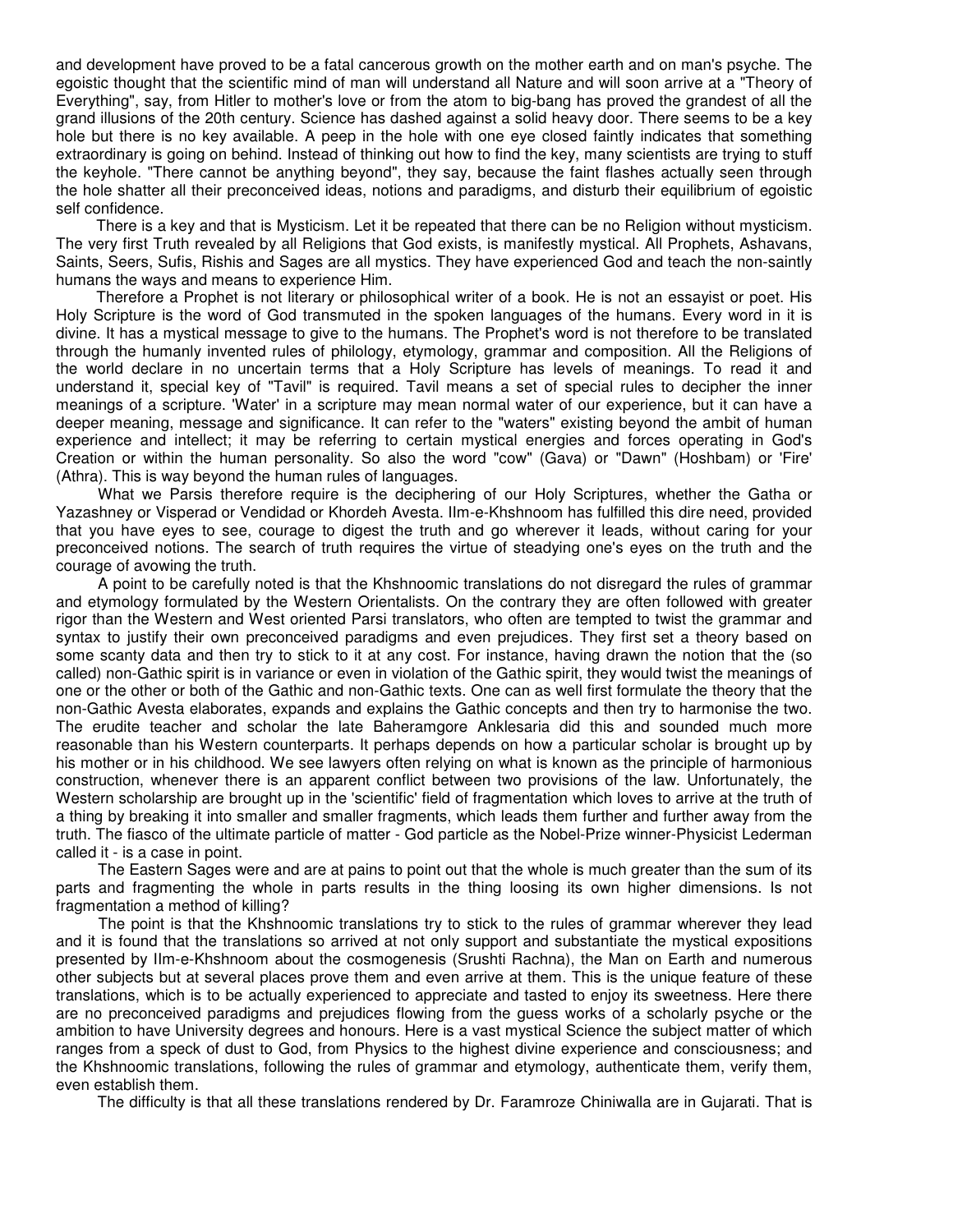the reason why the beauty and sublimity of the Zarathushtrian Daena are not brought to the notice of the world. The Western studies have failed to appreciate the spiritual and mystical message of the Parsi Religion, because they are based on the so called "Scientific" paradigms of the 19th century, most of which have been shattered in this century.

The Eastern mysticism with which the Avesta Scriptures energetically vibrate, is, alas, a close book for the Western Orientalist. Look at Max Muller, supposed to be a great savant. He states, in the first place, that Zarathushtra was a "purely mythical name." Then he proceeds with due pomp to propound that a Prophet never writes a scripture and Gatha are much later than Zoroaster. At another place, he expresses his bewilderment why in the Eastern Holy Books so much noble and beautiful is mixed up with so much nonsensical and repellent! The Eastern answer is simple: you have no idea about the rules of deciphering a Holy Scripture; you are bound in your own "chain" of the alleged rational thinking; you go on history, geography, philology and etymology, as, you think, you have found out. You have not the slightest idea what prompted Guru Nanak to say, "The Voice of the Lord came to me; what He told me I shall tell you oh LaLo!" You read the conceit of "a later priest" in the words "Aat Mraot Ahurahey Mazdao". You present a fresh green garden as a dry parched desert.

I appeal to whoever reads this series to be objective and truth-seeking. Go wherever the truth leads you. Here is a pleasant journey towards the Truth. God be with you.

 **(Introduction concluded)** 

 **(Parsi Pukar – OCTOBER 1996 Vol. 2; No.4)**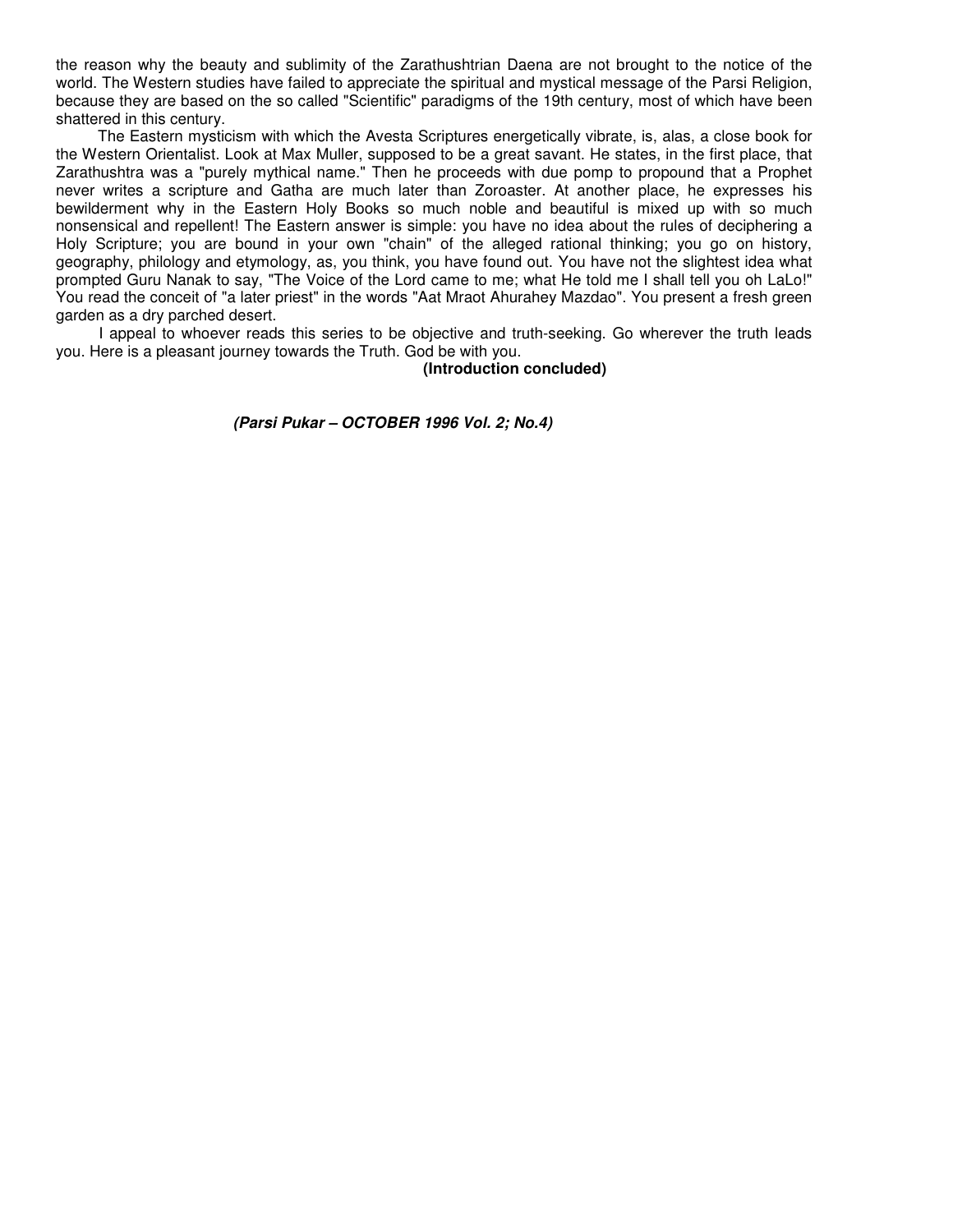## **Is The Non-Gathic Avesta Hostile Towards the Gatha?**

#### **by K. Navroz Dastoor**

**The misguided Western paradigm of the later priests violating the word and spirit of Gatha - Gathic translations, a gigantic exercise in huge uncertainty - Fragmentation approach of 19th century Western Thought - Parsi Religion, its worst victim - Chameleonic ways of the philological sciences - Intense non-Gathic devotion to the Gatha - Yazashney Ha 55.** 

The western studies of the Paris Religion have ushered in several sticky paradigms. The relevant for our present purpose are: That the Gatha alone constitute the genuine Zoroastrianism; that the non-Gathic scriptures and the non-Gathic traditions, which are the very bedrock of the age-old Parsi life, defiantly differ from the contents of the Gatha, not merely in word but also in spirit; that those non-Gathic writings and traditions were authored and fabricated by "the Later Priest", an imaginary figure of "later" periods; and that it was that crafty figure, who brought back all that Zoroaster not only discarded but even combated, and that too, sometimes, in the form of imaginary dialogues between Ahuramazda and Zoroaster, an act of huge fraud!

These paradigms are unscientific and irrational. They are unscientific because the same western studies have presented numerous highly divergent translations of the Gatha, a gigantic exercise in uncertainty. A science is required to have some semblance of certainty. In Physics, even the uncertainty observed in Nature is expressed in a mathematical equation and named as Principle of Uncertainty. In the studies of the Gatha, the uncertainty has no principle, no formula, no foundation. Every new Gathic scholar declares that the foundations of his predecessors and even contemporaries are false, if not spurious! What is then the "genuine Zoroastrianism" of the Gatha and what is the original genuine message of Zoroaster? And if the very genuineness of the Gathic translations is, like the Churchilian definition of Russia, "a riddle wrapped in a mystery inside an enigma", how can the non-Gathic scriptures be asserted to be non-genuine? How can you measure a straight line with a wavy rod? Entirely irrational! or "you crazy?"

#### **Athiestic Thought, the Criterion to Judge Religion!**

The Western Studies of the Parsi Religion reached its climax in the 19th century. The western thought then was basically athiestic. Science was the criterion to understand reality. Religion originated from primitive superstition. God was a not needed hypothesis. The Western human intellect thought that it had almost landed on "The Truth". The method of arriving at the "truth" has been named "reductionism" or "fragmentation". Any object of study, be it a piece of matter or a social event or an ecological inquiry or a cultural phenomenon, or a probe in Religion is to be reduced to its component parts. The whole is no more than the sum of its parts. Therefore, the scientific investigation of a thing consists in breaking it into parts, and assigning measurements and properties to each part. Understand thus every part and you arrive at "the reality" of the whole. It was like cutting down an animal and killing it to find out how and why it behaved as it did when alive!

This method when applied to Religion led to several wild notions as to how one particular Religion prevalent in one particular group of humanity differed or even controverted the other. The study of Religion as one subject based on the seemingly divergent beliefs of different Religions and arriving at their *common* teachings was very rare in the West. Madam Blavatsky, Swami Vivekanand, Swami Yoganand, Hazrat Inayat Khan, Dalai Lama Sogyal Rinpoche and other Eastern mystics were required to shake up the West. If all the Prophets and saints and seers had only one source of knowledge viz God, why not try to find out a common Message from them instead of throwing pompous scholasticism as to how they are divergent from each other? If some teachings in Guru Nanak's Japuji Sahib - the Morning Prayer - are very much similar to those in the Parsi Prayer of Hoshbam, these scholars would offer some imaginary guess works, like Nanak Shah passed through the Parsis of Surat and was therefore "influenced" by Hoshbam; but that at other places Shikhism is very different from Parsism. No Scholar would say that all of them are God's Messengers and therefore they say the same thing in different words and that the apparent difference could be harmoniously interpreted.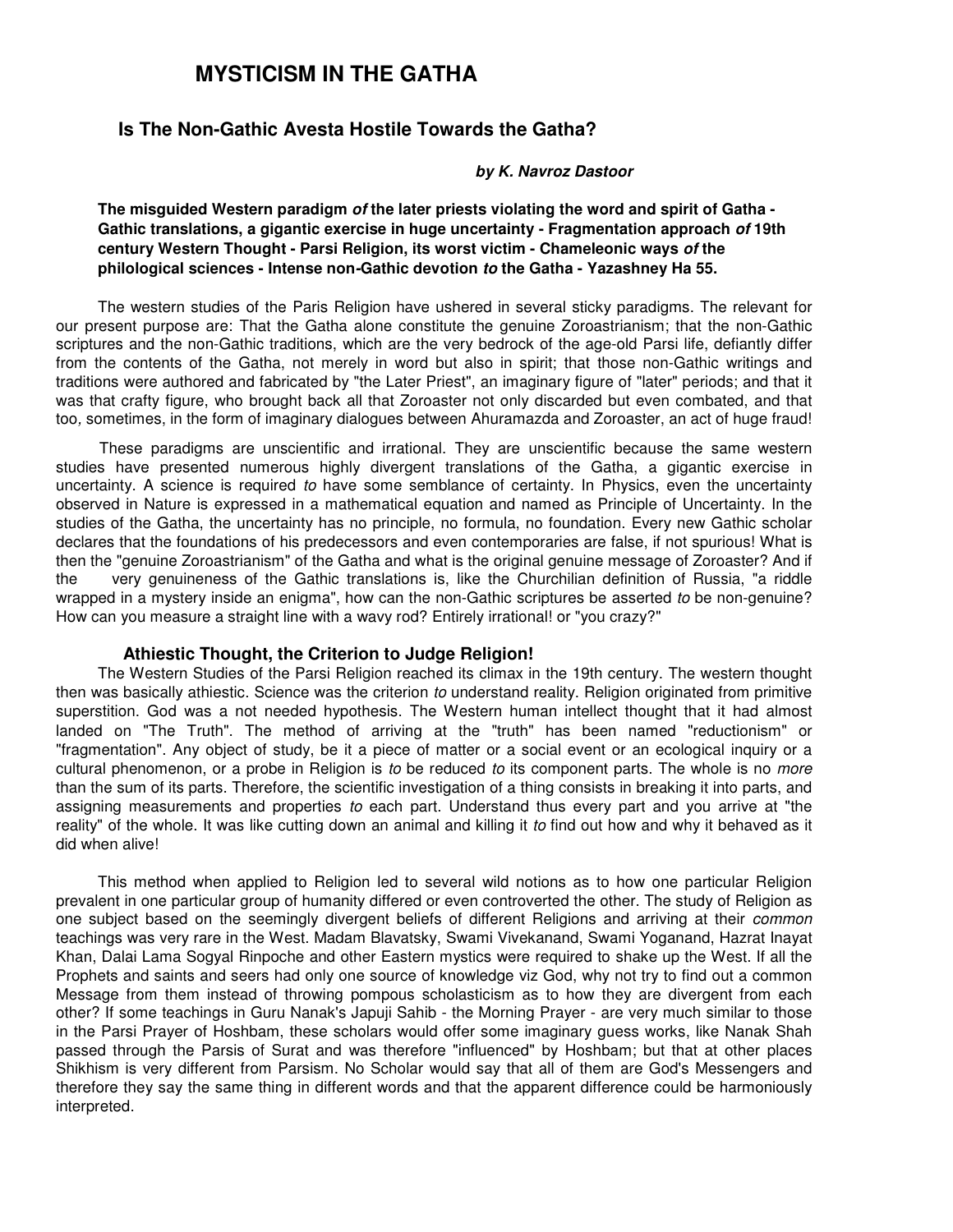This fragmenting method is applied not only to different Religions but to the different texts or periods of the same Religion. And the Parsi Religion is its worst victim. In their readings of the Gatha, these scholars find "ideas" contrary to those in the non-Gathic Scriptures; although nobody is certain about the contents of the Gatha. What a mess!

The Parsi Religion, its history and culture and its way of life as lived by the Parsis since ages clearly show that it is one compact whole with different constituents which are inseparably connected to each other. It is a package and none of the elements in the package can be segregated from the whole. The Seven elements - Sudreh-Kushti, Manthra Prayers, Atash, Kriyakam (rituals), Dokhma, Meher-Patet the stringent moral code, and Boonakpasbani (the preservation of the racial gene) do formulate one whole, each element depending on all the other six. It is a palace of these seven pillars, the removal of even one of which would bring down the whole palace. It is like a necklace of seven pearls where each is seen in all and all in each.

There cannot therefore be any fragmentation or divergence in the Holy Scriptures of the Parsis. It is the materialistic western eye that sees such variations and contradictions. In truth, there is none. Our inability to decipher them and arrive at the unity cannot be an excuse to discard the truth which otherwise stares straight in our eyes.

Let us examine more closely this wooly paradigm viz. that the Gatha alone is genuine Zoroastrianism and that the "later priests" went against the "teachings" of the Gatha and brought back, through the non-Gathic scriptures, what was discarded by Zoroaster. The inquiry raises two issues:

#### **(i) How are the gatha treated, referred to and dealt with in the non-Gathic Scriptures? Are they spoken of in a hostile spirit of controversy and combat, or are they venerated with an intensely profound fervour of awe and esteem?**

**(ii) How do the Parsis treat and reckon the Gatha since ages? Do they think of the Gatha as just some poetry or do they regard the Gatha as not only the Manthric Prayers but also as Yazatas, the Divine Rays of Ahura's Light, to be actually invited in the Kriyakam and Yasna (rituals and ceremonies)?** 

Before going into the answers to these questions, let me clear out one point. The paradigm that the Gathic Avesta and the non-Gathic Avesta are different in point of time is equally hazy and not proven. The paradigm is stated to have been arrived at on the basis of the alleged sciences of philology, etymology and linguistics. They propound certain rules to show how a spoken language changes its words, expression, meanings, grammar and syntax as the time passes. But these rules are based on guessworks, speculations, and conjectures almost amounting to wild fancies. These rules are so flexible and pliable that two entirely contrary theories can be arrived at on the same set of rules. This is obvious because there cannot be any empirical or observable evidence for the veracity or validity of those rules. Why has the word "gay" changed its meaning from "merry and carefree" to a homosexual person does not depend on any rules of philology or allied sciences. It depends on the fancy of the times and people, and the thought waves passing at a particular period. It is highly unscientific and heavily dangerous to rely on such hazy rules in the matters so vital as a Religion. The scholarly situation is so fluid that it is not difficult to theorise on the basis of the same philological science that the Gathic and non-Gathic Avesta are not separated by periods of time. It is equally not difficult to theorise on the basis of the same "sciences" that they are separated not by time but that they belong to the same period but different places. It is not impossible to theorise even that they belonged to the same time and the same territory or even that they are from the same author; like, Macaulay's historical poems and Indian Penal Code.

In delving into the answers to the two questions posed above, let us assume that the two Avesta Gathic and non-Gathic are separated by time, place and authorship. This is just an act of assuming, without admitting, and is intended not to accept this separation theory, but to see where it leads to, even if it is assumed to be true, just for the sake of argument.

The purport of the aforesaid two questions is: How are the Gatha treated in the non-Gathic Scriptures as also in the age-long tradition and way of the Parsi life? Is it with hostility or veneration? If the latter, then the paradigm of the alleged later priests violating the spirit of the Gatha falls to the ground.

The fact is that in the non-Gathic scriptures the Gatha are treated with such profound adoration, reverence and devotion that it would be insane to think even for a moment that their authors were hostile towards the word and the spirit of the Gatha. The late erudite scholar Baheramgore Anklesaria was at pains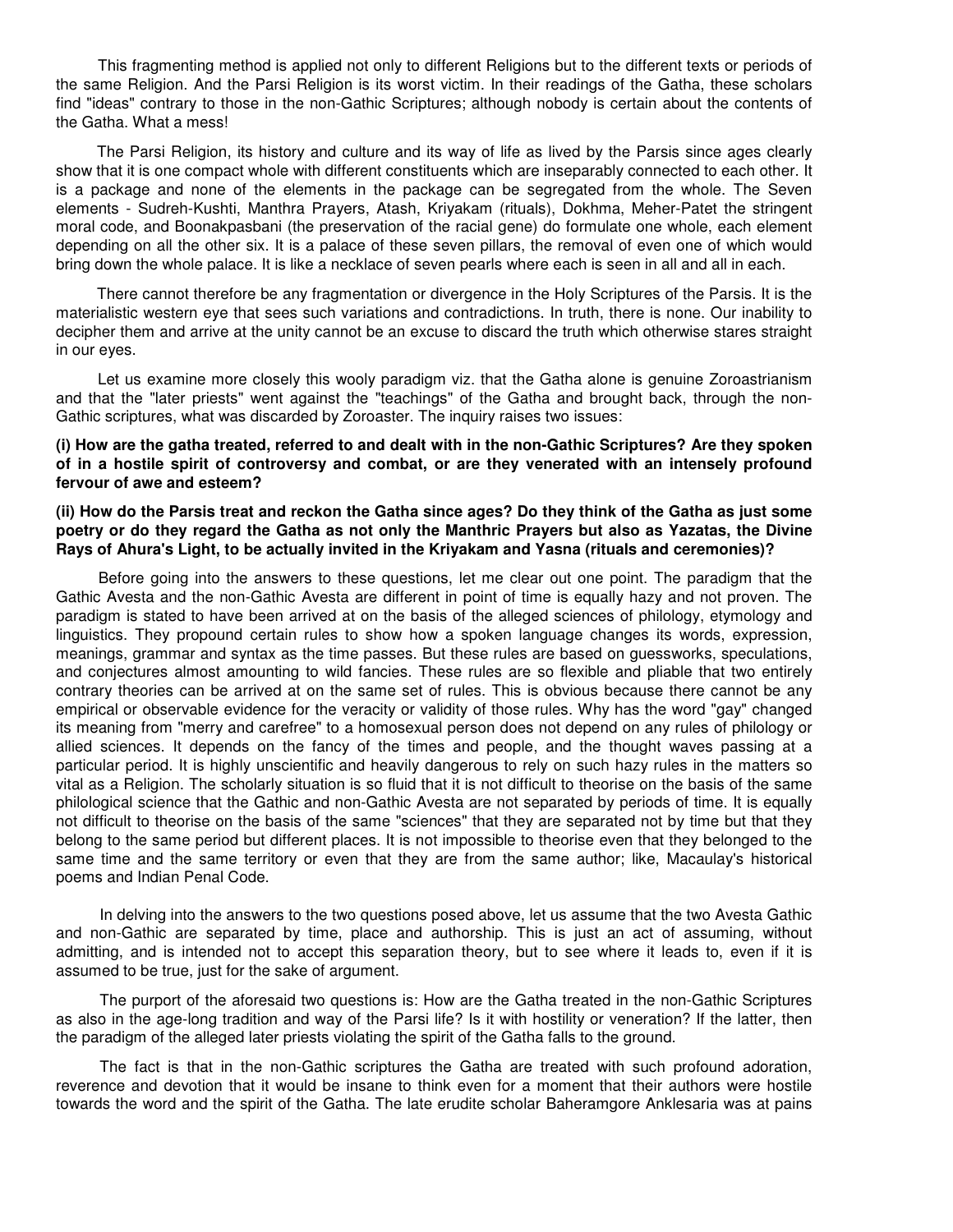to point out that the non-Gathic scriptures elaborated and explained the doctrines set out in the Gatha and that it was "an immature judgment" to believe that the non Gathic Scriptures were nothing but a revival of pre Gathic religion which the Prophet is stated to have discarded. This notion, Baheramgore wrote, arose out of the stark ignorance of the Parsi traditions embedded in the Pahalvi writings.

Now let us explore the treatment the non-Gathic Scriptures and Texts have given to the Gatha.

The very first feature that strikes us is that the Gatha themselves are the seventeen of the seventy-two Ha's of Yazashney. The seventeen are knitted in the marathon scripture, Yazashney, as shown in the following table:

| Gatha               | Ha nos. in<br>Yazashney | <b>Total Ha's</b> |
|---------------------|-------------------------|-------------------|
| Ahoonvad            | Ha 28 to 34             |                   |
| Ushtuvad            | Ha 43 to 46             | 4                 |
| Spentomad           | Ha 47 to 50             | 4                 |
| Vohukhshathra Ha 51 |                         |                   |
| Vahishtoisht        | Ha 53                   |                   |
|                     |                         |                   |
|                     |                         |                   |
|                     |                         |                   |

Volumewise, the Gatha is little less than one fourth of the whole Yazashney. If all the 72 Ha's cover say 200 pages, the 17 Ha's of the Gatha would occupy about 50 pages and their place is somewhere in the middle of the Book.

So, look at those crafty "later priests" who were supposed to be hostile towards the letter and spirit of the Gatha, giving them a prominent middle place in the large ritual Scripture, Yazashney! The middle is the supporting foundation of any structure.

But the Yazashney does not stop at that. At several places, certain stanzas from the Gatha Ha's are repeated. For instance, stanza no.15 in Ha 34, which is the last Ha of Ahoonvad Gatha, occurs in Ha 27. That Ha 27 also contains stanzas 11, 12, 13, 14 of Ha 33. Two stanzas nos. 7 and 22 of Vohukhshathra Gatha (Ha 51) are repeated in Ha 65. Stanza no.1 of Ha 43 (the first Ha of Ushtuvad Gatha) is repeated in Ha 71.

The whole of Ha 47 which is the first Ha of Spentomad Gatha occurs as Ha 18, i.e. much before the start of the Gatha from Ha 28. The whole of the same Ha 47 is repeated as a part of Ha 68.

Throughout Yazashney, the Gatha are venerated as Yazat's, the rays of divine Light pouring from Ahura. They are described as divinely conscious entities in charge of the journey of the whole of the mankind on the Path of Ahura, through different Religions ('Daenaao'). One full Ha 55 (which is not a part of the Gatha) is devoted to the Gatha, declaring that they lift the human consciousness to the divine height - the Mountain of Ahura; that they provide the 'minoi' (spiritual) food and garments leading the whole creation towards "Khaetvodath," the meeting of the souls on the Path of Perfection; that they alchemise the evil in man to good.

Ha 55 also says that the Manthric Gatha are structured according to the laws of Staota Yasna, which are the First Primary Vibrations of the Creation.

Can all this lead any person in his senses to think that the non-Gathic Avesta is hostile towards the Gatha and that they violate the word and the spirit of the Gatha? Only the egomania of pompous scholasticism can generate such cloud of confusion and only the escapist Parsis would applaud it. **...** 

#### **(Parsi Pukar – NOVEMBER 1996 Vol. 2; No.5)**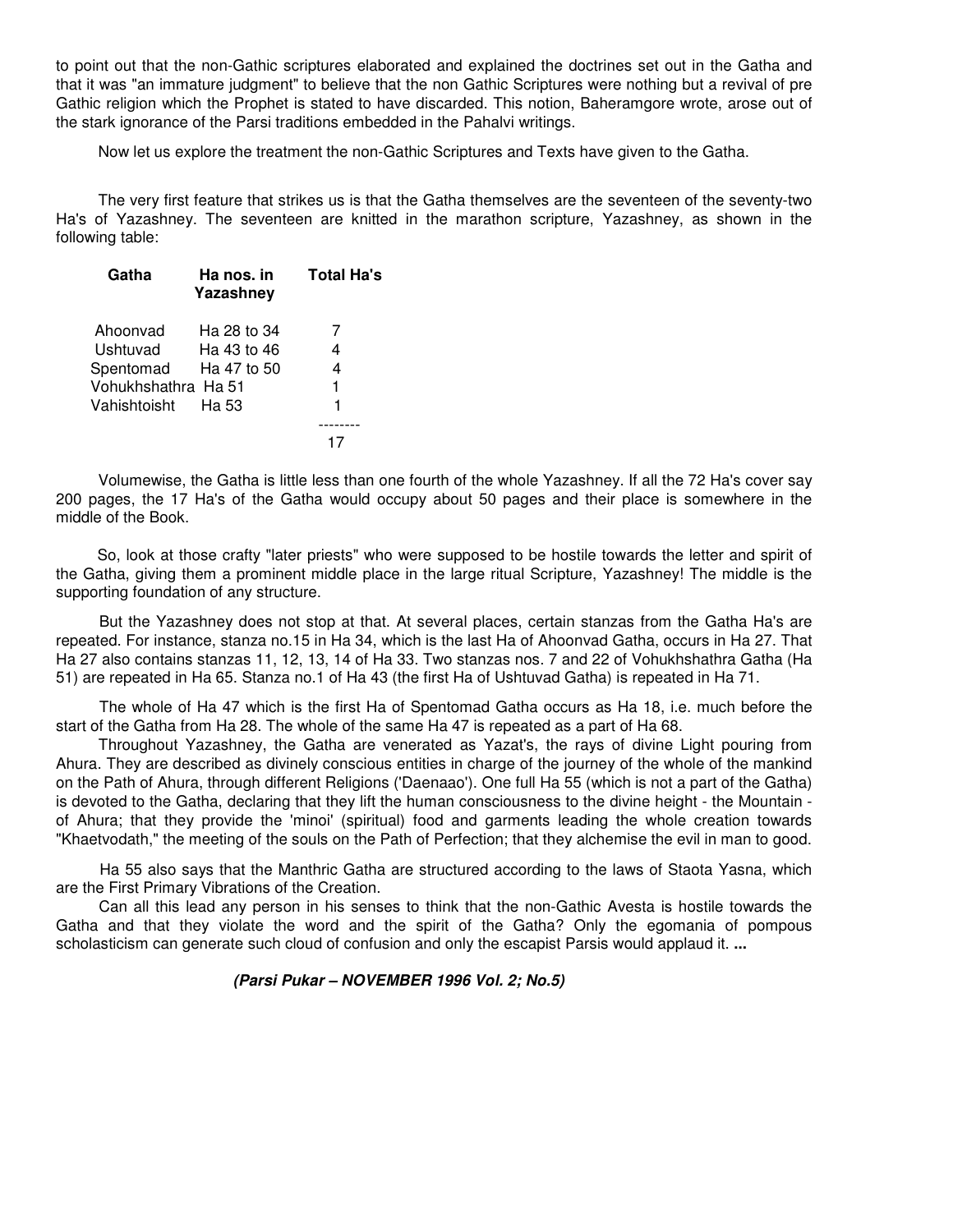## **The Five Gathas Are Yazatic Entities with Assigned "Minoi" Functions. The Parsi Calendar and the names of Yazats Given to the Days.**

#### **by K. Navroz Dastoor**

The normal belief amongst Parsis is that the Gatha is a holy Book "written" by Zarathushtra. But it is much more than that. The Five Gatha's do form part of a holy Avesta Scripture, the Yazashney. However in Yazashney itself as well as in other Manthra Scriptures and in traditional religious writings, they are referred to with special reverence. Some Manthra passages used for them are the same or similar to those used for the 'Yazata's.

The first axiom about the Gatha is: **The five Gatha's are five Yazatic Channels, performing certain 'minoi' functions in Nature.** ('Minoi' here means spiritual or non-physical or divine.)

Let us first be clear about what is Yazata or Yazatic Channel.

A peculiar feature of our Parsi life is that our calendar identifies the dates not by numbers but by the names of Yazats. Each of the thirty days of a month has the name of a Yazata; so also the names of the twelve months of a year.

Our daily Khordeh Avesta Prayers include 5 'Niyaish's and 23 'Yashta's, each of which is named after one particular Yazata, like Meher Niyaish or Avaan Niyaish, or Sarosh Yashta or Beheram Yashta or Avaan Yashta. Their Manthric structures have a set pattern and they have some passages in common. For instance each has the passages beginning with Khshnaothra Ahurahey Mazdaao..., Pa Name-e-Yazdaan... in the beginning; Fravaraaney Mazdaysno... somewhere in the middle or later beginning; Roj Nek Naam... and Daadaar-e-Gehaan... at the end. The numbers of Ashem Vohoo and Yathaa Ahoo Vairyo have also a common pattern.

**Each Niyaish or Yashta is the invocation of a particular Yazata or Yazatic Channel streaming out or cascading all throughout in Ahura's Creation.** To have an idea about them, we can imagine Ahura as a source of Divine Light, like a torch or a search-light, and Yazata's as the RAYS of Light emanating from Him, the source. They are generated in Him and spread out from Him. Each Yazata has a 'minoi' (i.e. divine or spiritual) function in Nature.

We also see that our calendar is a part of our Manthra Prayers, since each Niyaish or Yashta has a passage "Roj Nek Naam, Roj Paak Naam, Roj-e-Mubarak (so and so), Mah-e-Mubarak (so and so) ...where we say that today, this particular Yazatic day in this particular Yazatic month, I have prayed this Niyaish or Yashta of a particular Yazata.

When we recite this passage, we speak the names of the Roj or the Mah with a special word attached to it.

For the first Roj Ahuramazda : 'Daadaar' Ahuramazda.

For the 2nd Roj Bahman : Bahman Ahmeshaspend.

The 3rd to 6th: Ardibehshta, Shanerever, Sfendarmard, Khordad, Amerdad, are also suffixed by the word "Ameshaspend".

Daepader (8th), Daepmaher (15th), Daepdin (23rd) are suffixed by the word "Daadaar".

From Ader to Gosh (9th to 14th Roj), each is suffixed by the word "Yazat".

Meher, Sarosh, Rashne, (16th to 18th), Baheram (20th), Govad (22nd), Din (24th), Ashtad (26th), Jamiyad (28th) are also suffixed by the word 'Yazat'.

Fravardin (19th) is prefixed by the word "Farrokh".

Ram (21st), Ashishvangh (25th), Asmaan (27th), Marespand (29th), Aneraan (30th) are prefixed by the word "Mino".

We see here 5 classes of the 'Roj's: (i) Ameshaspend (ii) Yazata, (iii) Daadaar (shortly termed as Dae), (iv) Mino and (v) Farrokh.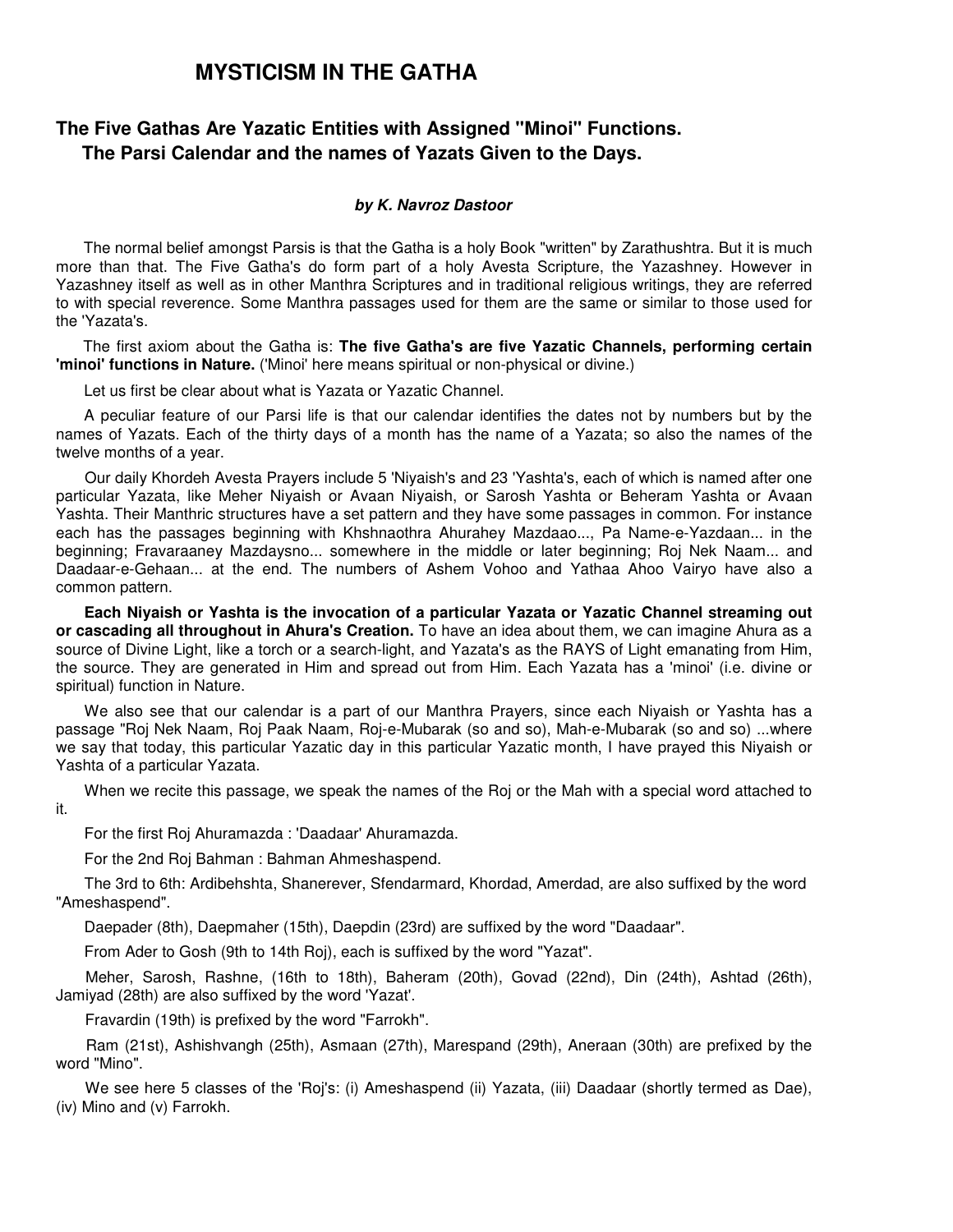These five themselves constitute 5 classes of 'Yazata's. Yazata is a collective term of 5 classes in which one class is also called Yazat. The main itself, and one of its class have the same name. All the 30 are collectively called "Yazata's, and fourteen of them viz 9th to 14th, 16th, 17th, 18th, 20th 22nd, 24th, 26th, and 28th are also **individually** called Yazata.

The 12 "mah" i.e. months have also the names of 'Yazata's. The first month is Farvardin which itself is a class with a prefix Farokh. 2nd and 3rd months: Ardibeheshta and Khordad have Ameshaspend as the suffix, 4th is Tir Yazata, 5th is Amerdad Ameshaspend, 6th is Sherevar Ameshaspend; 7th, 8th and 9th viz. Meher, Avan and Ader are suffixed as 'Yazat'; and 11th and 12th Bahaman and Asfandarmard belong to the class of Ameshaspend.

Now, a step further. Five **'Gatha's are also the names of the five days at the end of the year -** Ahoonvad, Ushtuvad, Spentomad, Vohukhshathra and Vahishtoisht. We pronounce their names in the "Rojnek-naam" passage on those five days. Do the 'Gatha's, then also constitute a class of Yazata? The answer is 'yes'. If all the 30 days of a month are 'Yazat's, the "Gatha's also should be 'Yazat's.

There are enough indications in Avesta that 'Gatha's are also 'Yazat's and Yazatic Channels of Ahura's divine Light.

We have seen that 'Yazata's are the rays or Channels of Divine Light emanating from its Divine Source, who is Ahura. The Iranian and Parsi traditions, tenets, practices and writings are all vibrating with the existence of 'Yazata's. They are declared to be and worshipped as conscious Divine Beings who have particular Minoi functions assigned to them; and who are associated with some thing or object of our experience in our life on earth. Thus, for instance, water is associated with Avan Yazat; earth, with Asfandarmard Ameshaspend; fire-Atash-with Adar Yazat; air, with Mino Ram and Govad Yazat; trees, with Amerdad Ameshaspend; sun, with Khorshed Yazat; Sun's light rays with Meher Yazat; Moon with Mah Yazat. We offer our prayers to a particular Yazat by reciting the Niyaish or Yashta of that Yazat in presence of the thing or object or creation over which that particular Yazat has dominance or jurisdiction. We recite Atash Niyaish before the holy Atash of Atash-Baheram or Adran or Dadgah; Avan Niyaish or Avan Yashta before a well or river or sea; Khorshed and Maher Niyaish, before the Sun.

Our rites and Kriyakaam are all stubornly founded on the Prayers to be offered or addressed to 'Yazat's. In Afringaan, certain 'Yazat's are invoked by reciting their particular Kardeh. The marathon Pav-Mahel ceremonies like Vendidad, Nirangdin, Yazashney are all dedicated and offered to several 'Yazata's.

The Western "studies" of our Religion brought in a bogey that Zoroaster taught about one God only and the "worship" of Yazats was brought up by later priests, contrary to His teachings. This one proposition just by itself is sufficient to disqualify those Westem Studies from dabbling with our Daena. What do they know of the Parsi life prevalent since thousands of years? Religion is not a university exercise; it is the life to be lived; and we have lived since centuries and centuries with the Truth and Reality of the existence of 'Yazat's interwoven with our life. Our Manthra Prayers, our Kriyakaam, our Navjot, Navar, Maratab, Bareshnoom, Holy Fires; our devotion; and spiritual exertions and experiences; our birth, marriage, death-all revolve around the existence of Yazatas.

This Western taboo of one God and many Gods has its root in 19th century materialism and pomposity of the so called intellectual and "critical" scholars, who are n light-years away from any spirituality, faith and devotion, which are the sine-qua-non of any Religion worth the name. If the Truth revealed in our Daena is that Ahura is a conscious Source of Divine Light and Yazats are the conscious rays of His Light emanating from Him, spreading throughout His Creation and performing certain minoi, non-physical and physical functions, what is wrong and insulting in that Truth? They say, to talk of many Gods is insulting in a Religion, teaching one God. But these concepts of one, two, three when applied to God brings a non-saintly intellect to a grinding halt. The Truth about God cannot be arrived at by throwing intellectual arguments. It is a matter of EXPERIENCE and that too not of the mind but of the heart. For the West and all studies originating from it, heart is merely a pumping machine. For all Eastern Religions and Mysticisms, the heart is the dwelling of God, and the door of the heart is to be opened to SEE Him. And to open the heart, the knock of devotion and faith is required, not the egoistic, 'scholarly' and 'critical' summer saults thought out in a university library with the sole intent of getting degrees, awards and prizes.

The Truth of the existence of Yazats as the divine emanations of Ahura is so much interwoven in the Parsi life that our days and months are named after them. Each day 'numbered' in the name of a Yazat, brings in the greater shower of the divine currents and blessings of that particular Yazat of the day.

The five Gatha's when assigned to the last five days of the year reveal the truth that they are also the conscious Yazats and Yazatic Channels, performing certain functions in the whole Creation, seen and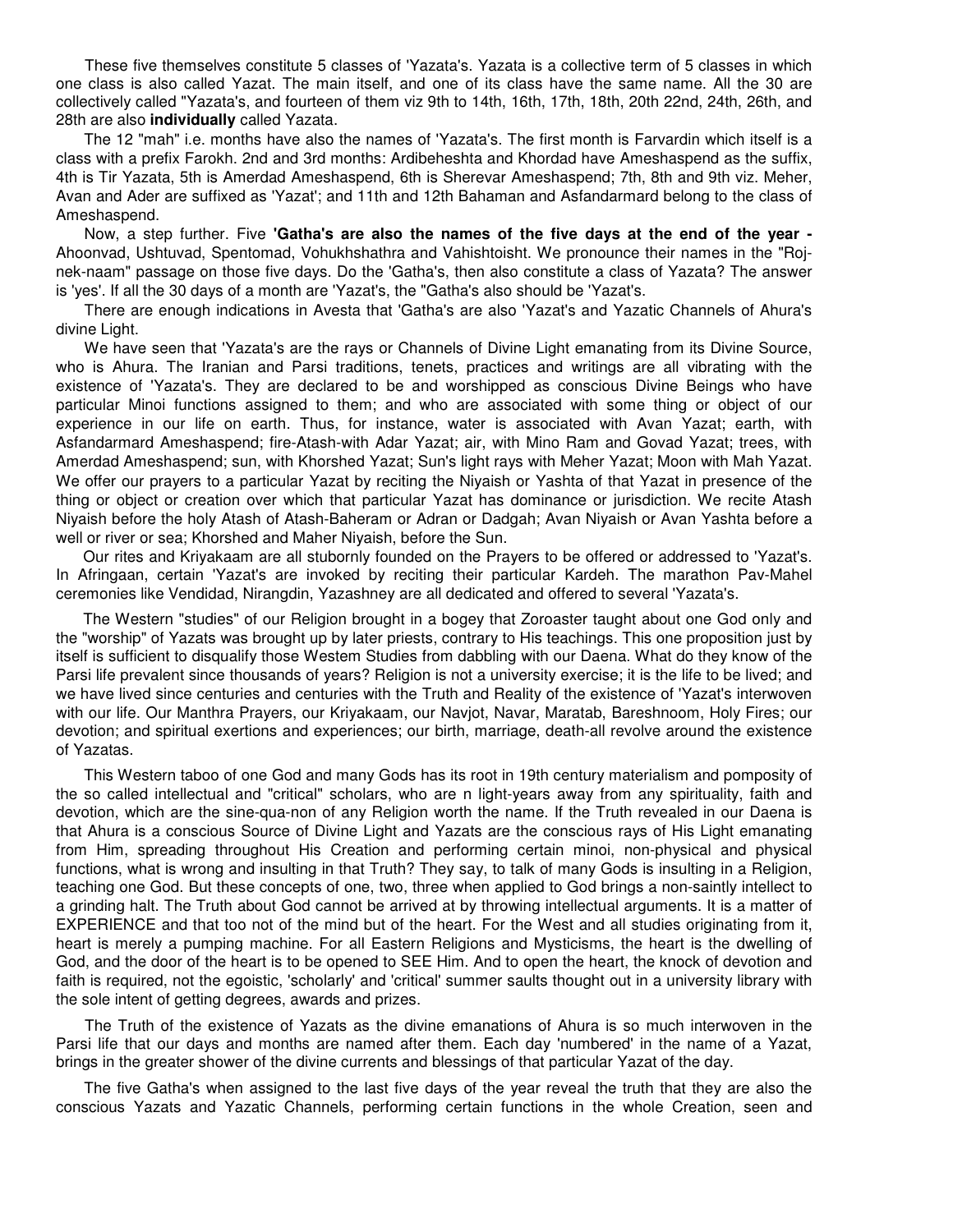unseen.

But that is not the only reason to conclude that Gatha's are living Yazats. Like all Yazats the Gatha have their own "Khshnooman".

#### **What is "Khshnooman"?**

"Khshnooman" is a Manthric Avesta sentence specially applicable to a particular Yazata. Each Yazat has a special Khshnooman and in Manthra Prayers it occurs in a set pattern and in a common passage, starting with "Fravaraaney Mazdayasno Zarathushtrish..." The passage first recites the name of the Gah (or Geh), the part of the day- Haavan or Rapithwan or any of the five' Gah's, followed by the Khshnooman of the Yazata for whom the Prayer is being chanted. Thus, in Khorshed Niyaish, the Khshnooman as occurring in the Fravearaaney... passage is "Havrey Khshaetahey. Ameshahey Ravaey Aurvat Aspahe"; in Meher Niyaish, "Mithrahey Vouroo Gayaoitish... Ramno Khastrahey."

A little further in the Fravaraaney passage the same Khshnooman occurs but with some variations in the line. Thus, in Khorshed Niyaish, the later Khshnooman is "Havre Khshatem Ameshem Raevem Aurvat Aspem Yazmaidey" This is known as the large ('moti') Khshnooman. The former one is called small ("nani" or "nalli") Khshnooman. The large one has always the word "Yazamaidey" in it. The recitation of the Fravarane passage with the two Khshnooman's attunes the reciter with the rays of the particular Yazat. 'Yazmaide' has the word 'Yaz' in it which means "to be attuned with".

In the five Gatha Prayers, you will find the full Fravarane passage with the small and large 'Khshnooman's. The small begins with "Ahurahe Mazdao Raevato Khrenghato Ameshanam Spentanam, Gathabyo Spentabyo Ratukhshathrabyo Ashaonibyo, Ahunvaitiyao Gathayao, Ushtavaitiyao Gathayao... . The large one has 'Yazmaide' with each of the five Gathas, like, "Ahoonvaitim Gatham Ashaonim Ashahe Ratum Yazamaide... . Ushtavaitim Gatham Ashaonim Ashahe Ratum Yazmaide...

The Khshnooman of every Yazat sets out, in very terse Manthric words, the 'minoi' functions of that Yazat. The words when translated through modern linguistic sciences do not convey the functions. The words require the knowledge of "Tavil", the code which deciphers the mystical meanings of the Manthric words, and explains the particular minoi functions of the particular Yazata.

Going back to our Calendar, we have seen 5 classes of Yazata's in the names of thirty days of the month. We now add the 6th class - 'the Gatha'.

The collective name used for all classes of 'Yazata's is "Ahuraonghaho". The word occurs in Gatha 31-4 and 30-9. It indicates their divine position of being the Divine Rays of Ahura's own Light.

#### **(Parsi Pukar – DECEMBER 1996 Vol. 2; No.6)**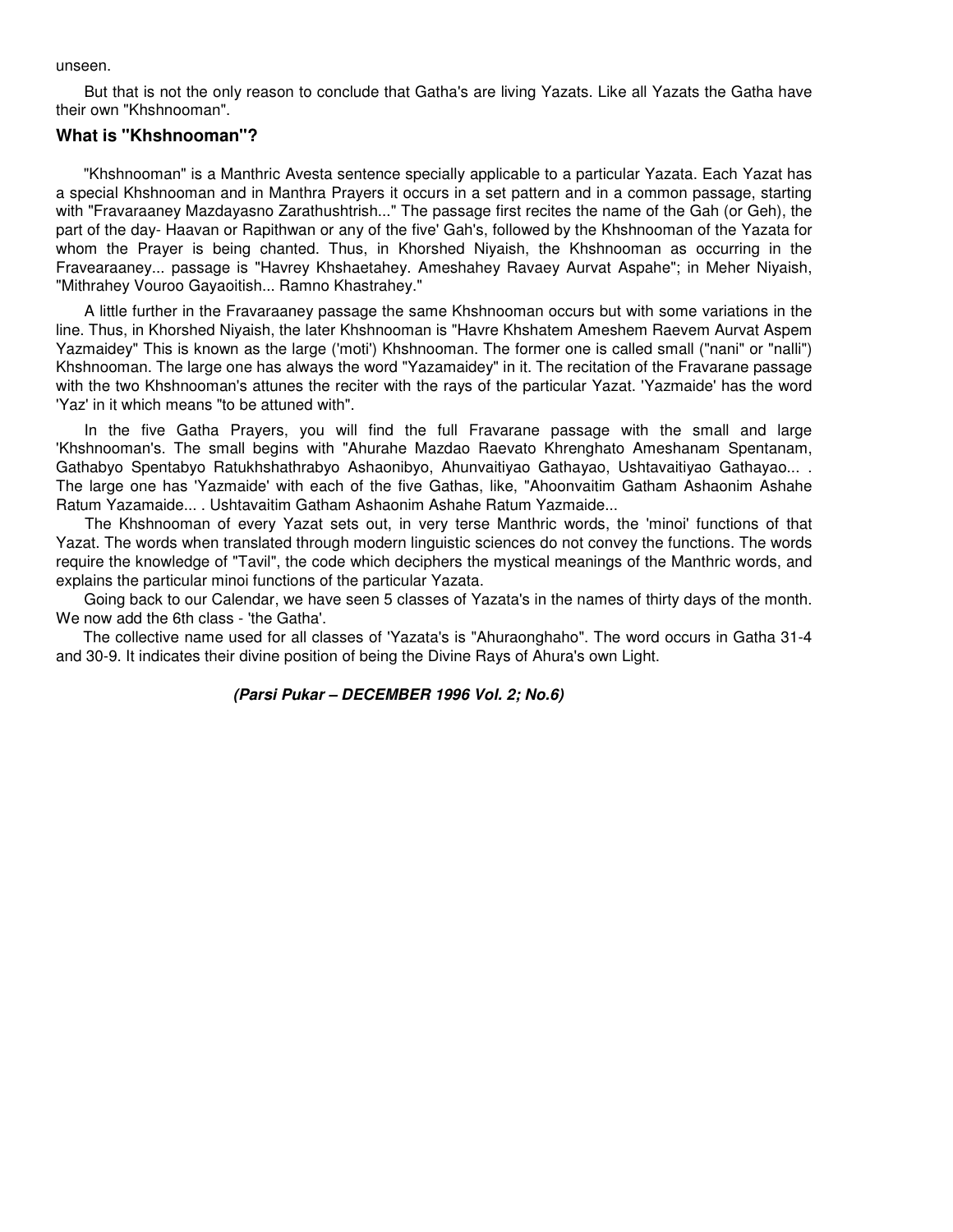# **ZARATHUSTRA GATHA AND PAIGAMBAR ASHO ZARATHUSHTRA, DISTINCT BUT CONNECTED ENTITIES**

## **"Yaan", the Paigambar's "Highest Inspiration".**

The very foundation of the Zarthoshti Daena, its traditions and tenets, precepts and prescriptions, and the way of life and living, is the "YAZATA's.

We have seen that "Yazat" is a collective term for the divine rays emanating from the Source of minoi Light, Ahura Mazda. "Ahuraonghaho" is the generic name given to all the "Yazata"s. (The word occurs in Gatha Yazashney Ha 31-4 and 30-9.)

"Ahuraonghaho" i.e. the 'Yazata's are divided into six categories: (i) "Ameshaspend", (ii) "Yazata", (iii) "Daey", (iv) "Mino", (v) "Farrokh", (vi) "Gatha". Our calendar is based on these categories. In "Parsi Pukar" of December 1996, the category of each day named in our calendar, is mentioned.

The last five days of the Parsi year are the five "Gatha"s : Ahoonvad, Ushtuvad, Spentomad, Vohukhshathra and Vahishtoishta. The 'Gatha's are also the Yazatic channels of Ahura's minoi Light.

One truth, which is entirely unknown to the modern studies of the Parsi Religion, is revealed by IIm-e-Khshnoom, the mystical knowledge of the Daena. That truth is that Zarathushtra is not only the auspicious name of our Paigamber (i.e. the Minoi Messenger), who walked on the earth 9000 years ago, but is also the name of the main Gathic channel from which the five 'Gatha's emanate out. In other words, the sixth category of Ahuraonghaho 'Yazat's consists of Zarathushtra Gatha and the five Gathic channels flowing out from it.

IIm-e-Khshnoom also reveals that the Paigamber Asho Zarathushtra's Ruvan is also an emanation from the Zarathushtra Gatha!

This is an amazing truth. It is way beyond the capacity of the western studies of the Parsi Religion. Such mystical truths are not in consonance, not only with their dry historical, geographical and philological base, but also with their west born material disposition and their narrow paradigms and prejudices. The truths revealed by the mystical sciences of all Religions extend far beyond the surface-knowledge of modern empirical sciences. In fact, the most modern empirical science has come to an end and knocks the door of mysticism. Empirical means trying to find out the machinery of Nature by observation, experiment, interference, logic and mathematics. Everyone, who thinks modern science to be the revealer of nature's truth and reality, should read a 1996 book: "The End of Science" by John Horgan (Helin). (Please see pages 10 & 11 of Parsi Pukar of November 1996, for some amazing and amusing views of most modern scientists on their own activity called science.)

But putting aside the paradigms of the Parsi Religion as understood by the western studies, is there anything in the extant Avesta Scriptures, which support the aforesaid Khshnoomic Truth that the Zarathushtra Gatha is an additional entity to Zarathushtra, the entity to Zarathushtra, the Paigamber? Yes there is.

 Yazashney Ha 8-7, which is repeated as Ha 71-7 and also occurs in our Khordeh Avesta Prayer, 'Hoshbaam', as para 7, recites under.

"Hakhshya azem-chit yo Zarathushtro frateman nmananameha, visamcha, Zantunameha, dakhyunameha, anghao daenayao, anumatayaecha, anukhtayaecha, anuvarshtayaecha yaa Ahuirish Zarathushtrish".

Ervad Phiroze Masani, a very eminent and truth-seeking scholar thoroughly versed in Western studies translates this passage as under:

**"I myself who am Zarathushtra** shall lead the foremost ones of the Nman, Vis, Zantu and Dakhyu,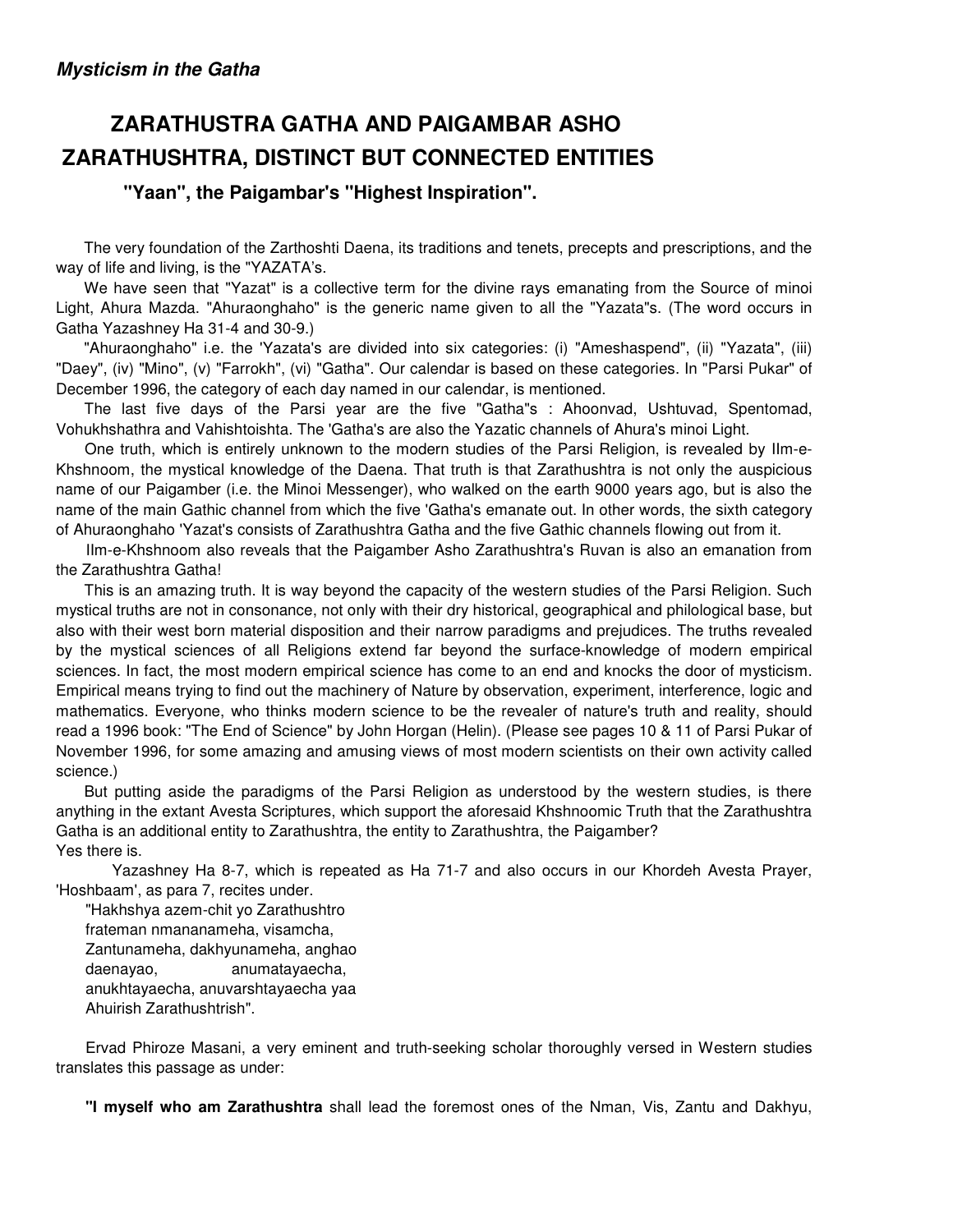### along the line of the Thought, Word and Practice of **this Law which belongs to Zarathustra of Ahura" .**  -"Zoroastrianism, Ancient and Modern"

#### page 407.

The curious part of the passage is that it reads as the words spoken by Zarathushtra in first person. "I myself who am Zarathushtra" shall lead certain "foremost ones" along the line of the sacred Law of Ahura's Zarathushtra. The first person I-Zarathustra thus refers to a third person, He-Zarathustra and says that 'I-Z' shall lead to the 'He-Z's law. "Azem chit" means "I myself", thus emphasising the first person. The two "I-Z" and "He-Z" are referred to as distinct entities. Phiroze Masani points out that the word "Zarathusthra" occurring in this passage and even in the Gatha Prayers refers either to the prophet Himself or to the "Gatha" of the same name.

Dr. Faramroze Chiniwalla also points out that **"the word Zarathushtra denotes an Eternal Immortal Power, a Yazata", as also "an Emissary of" that Yazata "Who appears in the human form on this earth,"** and that this distinction is made out in the above passage. ("Essential Origins of Zoroastrianism" pages 27-28).

The Western translators, spiegel and Mills both do retain the first person and third person, but are perplexed at the rigmarole. Spiegel is led to say in his foot-note that "Although the words (in the passage) are placed in the mouth of Zarathushtra, it is more than doubtful whether they belong to them". This is a typical western method. If the meaning of a passage does not sound sensible to these "Common-sense scholars," they would either doubt its veracity or pompously declare it as interpolation. Some of them even suggest omitting a word or two!

Mill's translation also cannot help referring to I-Z and He-Z; yet in his foot-note he says "This piece is a reproduction or close imitation of some earlier fragment. It sounds like an exhortation delivered while the Faith was still new". Frankly, I do not understand this. Do you?

#### **"Yaan", Asho Zarathusthra's Highest Inspiration.**

Going back to the main theme, the sixth category of Ahuraonghaho - 'Yazat's is Zarathushtra Gatha, which has two emanations. One consists of the Yazatic Channels of the five 'Gatha's - Ahoonvad to Vahishtoisht, and the other is advent of Asho Zarathushtra in the human form as the emissary of the Z-Gatha. Asho Zarathushtra receives, through the Z-Gatha and the five Gathic channels, the highest "Inspiration" from Ahura Mazda. This "Inspiration" is named in the minoi science as "Yaan". That is why the very first passage of the Manthric Prayer of the Gatha starts with an introductory stanza:

"Yaanim mano, Yaanim Vacho, Yaanim Shyothnem Ashaono Zarathushtrahey….."

It means: The thought (i.e. the Consciousness), the word (the Manthra) and the Work (the divine Mission) of Asho Zarathushtra are the Recipients of 'Yaan'.

The word 'Yaan' is variedly translated. Worthy of being rewarded (Poonegar); worth following i.e. ideal (Taraporewala); bounty-giving or God directed or Inspired (Kanga); strengthening blessing (Mills); bringing blessing (Bartholomae). Pahalvi translators have, in their translations, retained the word Yaan without translating it. They have taken it as a technical word. It is quite natural to think that the Pahlvi writers wre nurtured in Avesta and were aware of the technical meanings of the words as prevalent in their times. Dr. Faramroze Chiniwala points out that the word mans: **Highest Inspiration arising out of Zarathushtra's attunement with Ahura;** and therefore it also denotes the fruits of such Inspiration viz. the gift, the blessings, and the award of Ahura, which were showered on Him for the spiritual upliftment of the creation including the humans of the earth.

This Highest Inspiration poured on Him by Ahura through the Zarathushtra Gatha and the Yazatic Channels of the five 'Gatha's Ahoonvad to Vahishtoisht.

I beg to stop here and earnestly request my readers to absorb the grand truths narrated above.

#### **(Parsi Pukar – FEBRUARY 1997 Vol. 2; No.8)**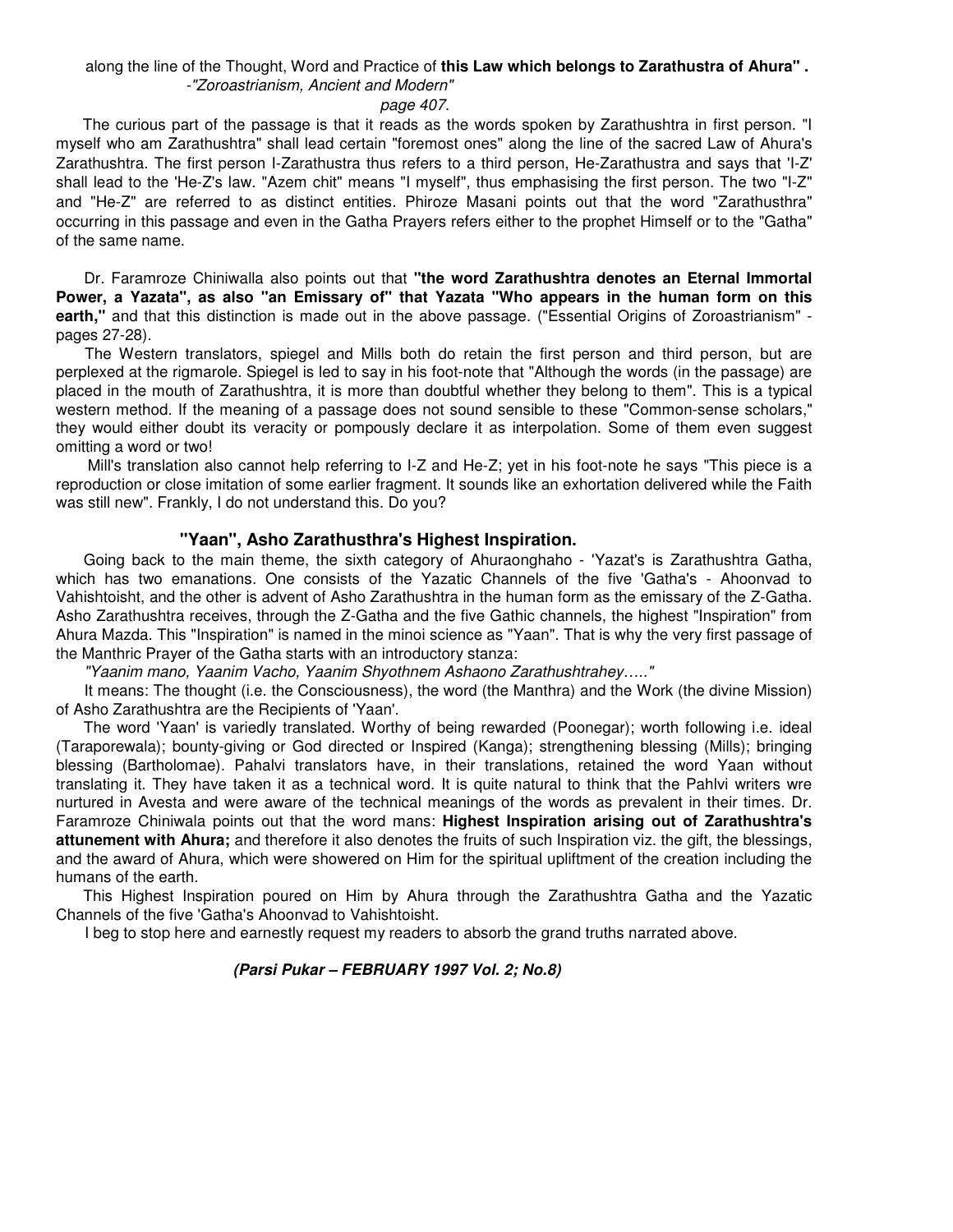## **Mysticism in the Gatha**

# **ASHO ZARATHUSHTRA'S "GAAS", THE TRANSMITTING STATION OF YAZATIC BLESSINGS**

The following Truths are so far presented here.

1. Ahura is the source of the Light Divine. He emanates from Him the Rays of His light. These rays or beams or channels of Ahura's light are collectively called "Ahuraongha-ho" They are divided into six categories viz. Ameshaspend, Yazat, Daey, Mino, Farrokh, Gatha - as we prefix or suffix their names in the passage "Roj Nek Naam..." occurring in every Niyaish and every Yasht. The term Yazat is also used for all the six categories collectively in place of Ahuranghaho. In what follows, we shall use the word Yazat or Yazatic in that collective sense.

2. There are five Gatha's as the five Yazatic channels, headed by Zarathustra Gatha. We can picturise Zarathshtra Gatha as one of the six channels of Ahura's Light, and the five 'Gatha's as sub channels emanating from Z-Gatha. See Figure 1, on page 5.

3. The word Zarathustra has two notations. One is the Z -Gahta and the other is the Paigamber Asho Zarathustra, who comes out from the Z-Gatha and adopts a human form. The distinction is supported by the passage in Hoshbaam Prayer: "Hakhshya Azemchit... (which also occurs in Yazashney Ha 8 and Ha 71).

4. Asho Zarathustra, the Prophet, is thus Himself a Yazata in human form and receives the "Highest Inspiration", "Yaan" from Ahura, through Z -Gahta. It is therefore said in the preamble of the first Gatha Ahoonvad that the Thought, the Word and the Work of Asho Zarathustra are the recipients of "Yaan", Ahura's highest award.

We now proceed further.

As a result of receiving Ahura's Yaan, Asho Zarathustra established a divine power station in the non-physical world called "Nisti". We shall call it Z-Power station.

Let us divert a little to the mystical geography of Ahura's Universe - better called his "Creation".

There are two main continents of the creation: Hasti and Nisti. Hasti is the region of Yazatic Light; Nisti is mainly made up of subtle non-physical matter or say ultra-matter. Nisti has seven planes called "Dakhyu"s. We get their names in Meher Niyaish as "Aivi, Antarey, Aa, Upairi, Adairi, Pairi" and "Aipi". All are composed of subtle ultra-matter extending in many more than the three dimensions of our earthly experience. Our earth is situated somewhere between the 6th, Pairi, and the 7th, Aipi 'Dakhyu's and is apparently made up of about 92 kinds of natural elements (or atoms). The earth and man on earth have special spiritual position assigned to them by Ahura Mazda.

Going back to Asho Zarathustra, His Z-Power station is on the plane of Upairi Dakhyu. It focuses and stores within it the Yazatic currents of Ahura's light and sends them down to earth and man. The technical name of the power station is "Gaas" of Avizeh-Veh-Din".

The Gaas was Asho Zarathustra's main seat. He did not have any material form whenever he was there. Roughly speaking it was the form of Yazatic light. He took up a human form whenever he had to come down to earth. His body, then, was not composed of ordinary matter. It was like condensation of the Yazatic light in the shape of a human, made up of extremely subtle matter - a transition between the divine light and ultra physical matter.

The students of IIm-e-Khusnoom will find a technical narration of Asho Zarathushtra's human form in Dr. Faramroz Chiniwalla's First Neekiz-e-Vehdin, where an astonishing account of the ultimate composition of the matter on earth is set out. This was written in 1932, much before the modem physics was lost in the clouds of elementary particles, and yet there are some truths revealed in Dr. Chiniwalla's treatment, which seem to formulate a bridge between the Zarathustrian Mysticism and the most modern theories and speculations prevalent in the world of physics in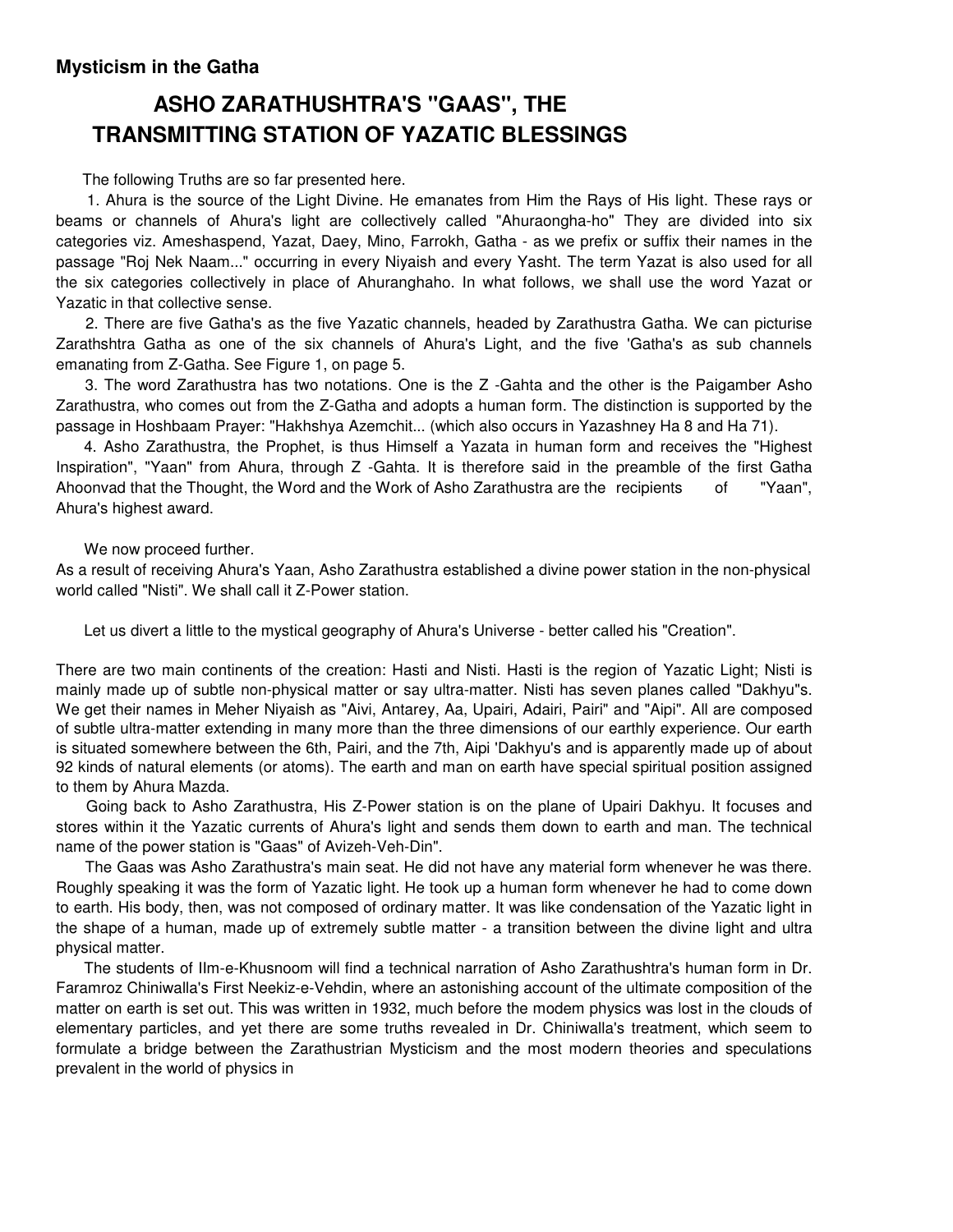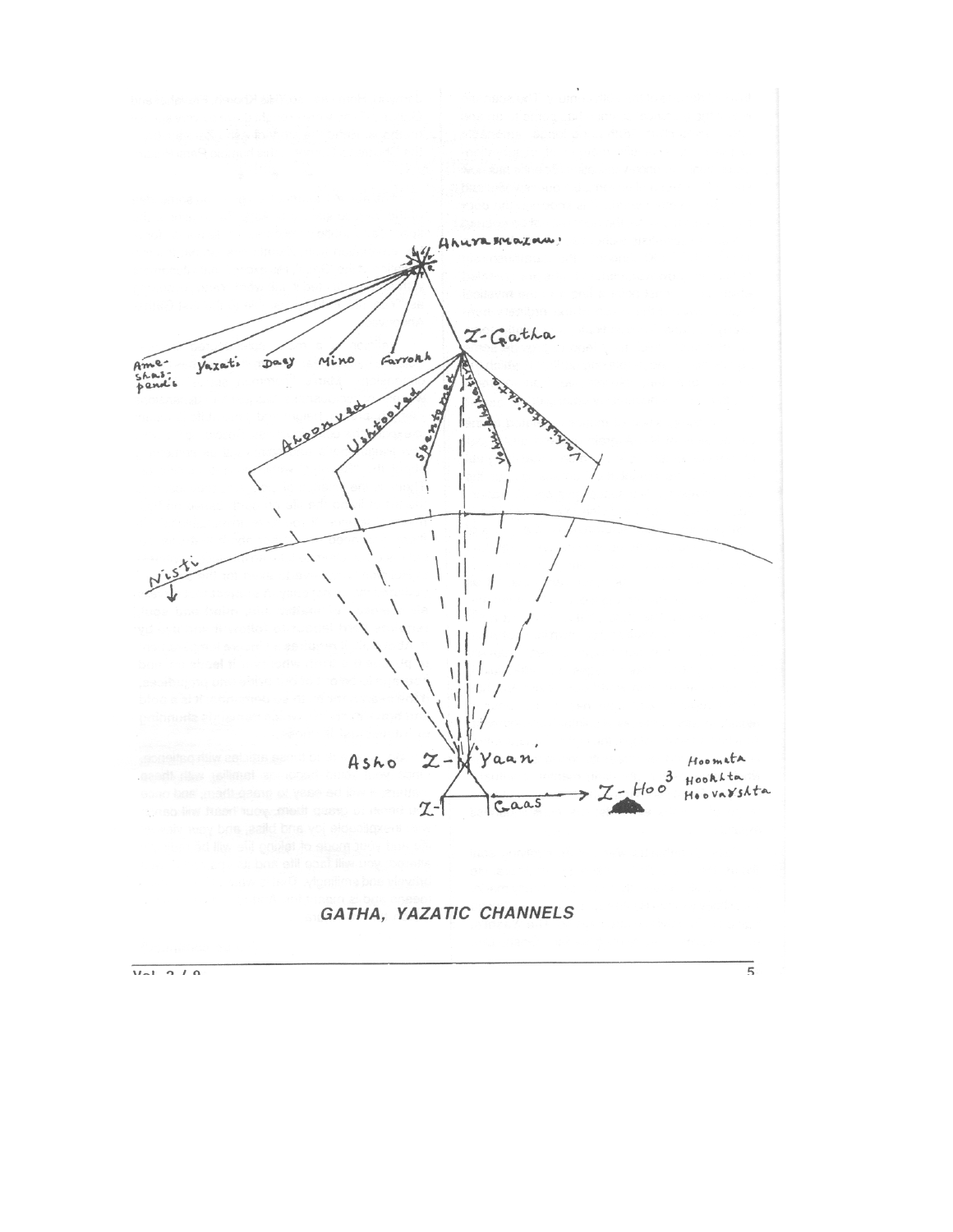this last decade of the 20th century. The scenario is that the empirical science has come to an end and the search for truth is no longer amenable to the usual scientific method of observation-experiment-inferenceverification. Science has now entered the arena of unverifiable guessworks and surmises. In other words, it is knocking the door mysticism. Of course, the door will not be opened unless the scientists alchemise themselves into saints. Here, in Khshnoom - the Zarathushtrain Mysticism - however, certain truths are revealed which can at least point a finger to the mystical regions beyond the reach of the ordinary non-saintly humans. They indicate very faintly some mystical facts which may tend to provide some explanation to the perplexing riddles in which the sciences of matter, universe, life, man and mind find themselves hopelessly entangled.

The composition of matter is related to the components of life. A grain of sand and a cell of life have something in common. What the great Religions have taught the humans is that the whole creation is like successive condensation, stage by stage, of the divine (Yazatic or Minoi) Light of Ahura. From Ahuramazda to a speck of dust, that Light takes up successive forms and formulations. The matter of our experience is a much lower form. In between, are covered all forms of subtle matter and life, as also mind and consciousness. Therefore what we find as a world external to our own self and our own internal world both have a common under current, namely Ahura's Light in different stages of condensation. Therefore an unseen world does exist and has various regions; and man has in him unseen regions in varying stages of spiritual development. As a human so develops, the Light of Ahura within him or her, gradually loses its condensation. The whole composition physical, mental, spiritual - changes. The cells change; the mind expands, the range of senses expands; the consciousness expands.

Asho Zarathustra was not an evolving soul like us. He was a direct descent from Ahura. He was specially, differently and exceptionally made. Yazashney (Gatha) Ha 29 says so. The Zarathustra Nameh in Pahalvi Dinkard says so. The 'Yasht's, viz. Farwardin, Tir, Ashi, Khordad, Gosh, Din, Jamyad, Hom - say so. (His Khoreh, Fravahar and Gohar-e-Tanu were brought down by very special methods. Read the story of Asho Zarathustra in the Children's Corner of this humble Parsi Pukar).

\* \* \*

The above treatment will give you some idea of the Yazatic stature of Asho Zarathushtra; the special and subtle composition of His human form; His emanation from Zarathustra Gatha; the formulation of the 'Gaas'; His exceptional attunement with Ahura reflected in the word 'Yaan', occurring as "Yannim" in the preamble to the first Gatha-Ahoonved.

Religion is a many splendoured science. Science means search for truth. Truth has infinite dimensions. Man's "common sense" i.e. his wakeful consciousness, has just four dimensions - length, breath, height and 'time'. Life is meant to expand this consciousness. Religion is the way. The Paigamber's and saints tell us something about the "Beyond" within us and outside us. Theirs is the science of God. And they teach us the art of living the life on earth based on their mystical science. If you have unshakable faith in them, you need not bother about that science; but once you claim to take an intellectual interest in Religion, you have to exert for the search of truth and that is not easy. **A subject that covers all sciences of matter, life, mind and soul, requires hard labour to follow it and live by it. Above all, it requires a sincere temperament to pursue the truth wherever it leads us, and courage to be out of our pride and prejudices, if the search for truth so demands. It is a bold and brave exercise, which demands shunning of intellectual laziness.**

So, please read these articles with patience. Once your mind becomes familiar with these matters, it will be easy to grasp them, and once you begin to grasp them, your heart will dance with inexplicable joy and bliss, and your view of life and your mode of taking life will be radically altered; you will face life and its ups and downs bravely and smilingly. That is what "Khushnoom" means and is meant for. And above all, you will march toward Ahura......

#### **(Parsi Pukar – MARCH 1997 Vol. 2; No.9)**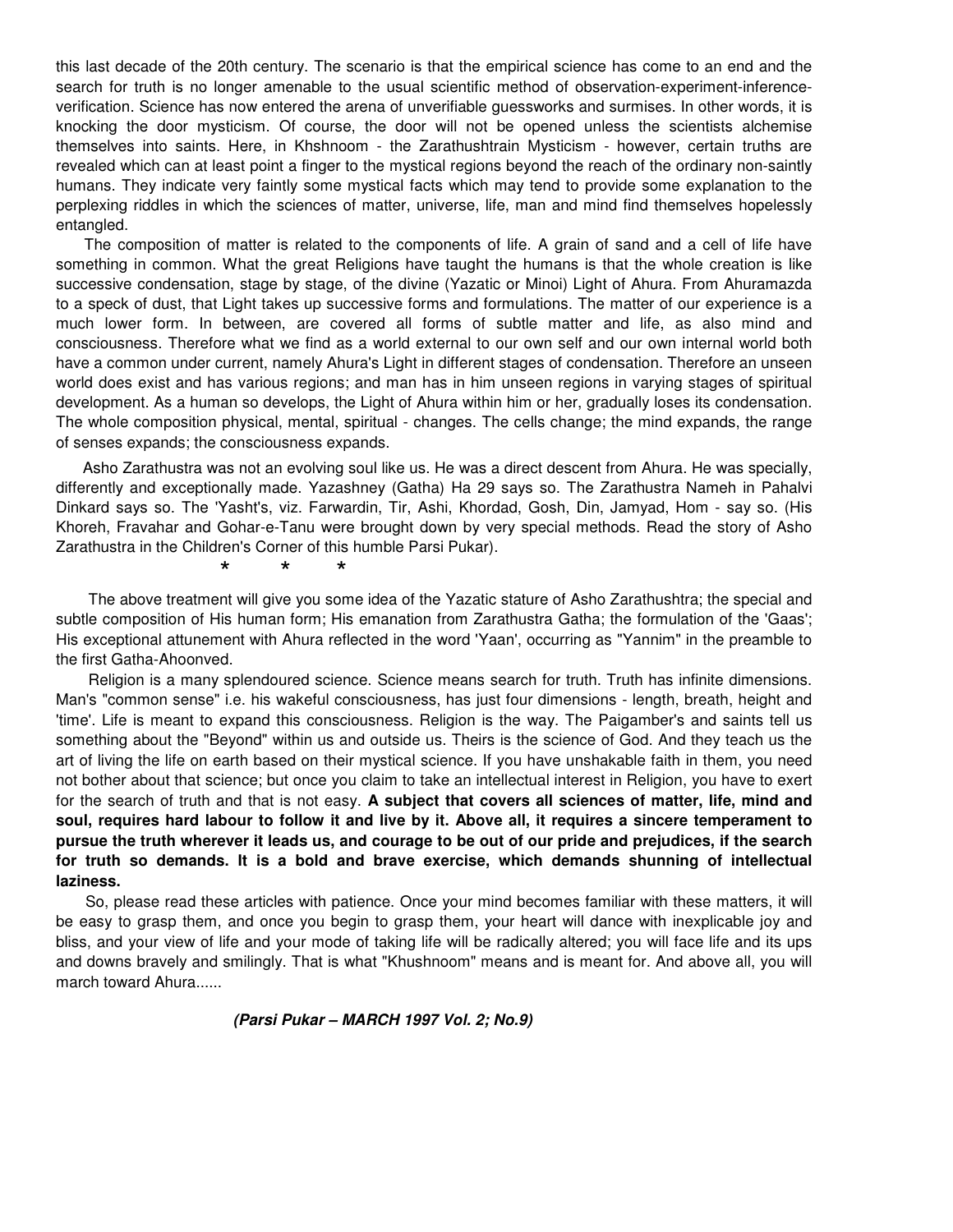## **THE FIVE GATHA ARE THEMSELVES YAZATA'S.**

## **GATHA PRAYERS ARE THE TRANSFORMATION OF THE YAZATIC LIGHT INTO SPOKEN WORDS.**

#### **by K. Navroz Dastoor**

Seventeen out of seventy two 'Ha's (Chapters) of Yazashney (our marathon Scripture) are the "five Gatha".

A holy Scripture is not ordinary literature. It is a Manthric composition. The term 'Mantra' or 'Manthra' has several definitions and descriptions. One is : **the transformation of the Yazatic Light into words, which can be vocalised by the humans.** Let me elaborate.

'Yazata's are the divine Rays of Light radiating down from the main sphere of Light, Ahura.

Light is a vibration. Physical Light of our earthly experience consists of unseen vibrations of energy, and behaves like a wave motion as well as energy particles. It has a finite speed - 1,86,000 miles per second; huge, yet finite i.e. having a limit. Further every particle of our light has a finite amount of energy.

But Nature has many lights. There is a full range of light from the physical to Yazatic. They can have varying speeds and varying energies reaching Infinity.

Yazatic Light emanates from Ahura. It pours, down the creation. 'Yazat's can be understood as the carriers of Ahura's Light. In the divine Science of Zarthoshti Daena, 'Yazat's are classified in groups, like Seven 'Ameshaspend's, 33 'Yazat's, 'Mino, 'Farrokh', 'Dae', GATHA. They are the basis of our calendar. Days and months are named after them. The last five days of the year are named as the five Gatha. The five Gatha are thus the Rays, the Channels of Yazatic Light.

In the previous issues of this humble Parsi Pukar, several references, evidencing that the Gatha are the Yazatic channels, were set out. It was also pointed out that these five channels were actually the subchannels of one parent channel of the **ZARATHUSHTRA GATHA.** This channel emanated the five, namely Ahoonvad, Ushtuvad, Spentomad, Vohukhshathra, Vahishtoisht. The Light of these five divine channels entered the consciousness of Paigamber Asho Zarathushtra, who was the human formulation of the main Yazatic channel of Zarathushtra Gatha. Thus the Prophet Zarathushtra was the human manifestation of the Yazatic Light of the Z-Gatha, and that is why Paigamber Zarathushtra is referred to as Yazata in Avesta. The late K. R. Camaji has, in his Gujerati book on the Life of Zarathushtra, given 24 Avestic references revealing this truth, directly and indirectly.

The mystical distinction between Z-Gatha and Paigamber Asho Z, has been revealed in the passage: "Hakhshya Azem-chit ........... Zarathushtrish" in Yazashney Ha 8-7, repeated in Ha 71-7 and 'Hoshbaam' prayer, para 7; as also through the preamble to the Gatha : "Yaanim Mano ……… Geurvaain".

(Please do see pages 7 and 8 of Parsi Pukar of February 1997 (Vol. 2/8) for these two references).

 **\* \* \* \* \*** 

Having seen that the Gatha are the channels of Yazatic Light, we ask: what are, then, these five Gatha, which are woven as 17 'Ha's in the 72, constituting the Yazashney Scripture, and which we particularly recite on the five Gatha days?

As already indicated above, the Gatha as Avesta text or writing, is the transformation of the Yazatic Light Channels into words, which a human can utter. (This applies to all our holy Manthra Scriptures as also those of all other Religions.)

How do we speak? Our vocal chord and our tongue vibrate. Before this, when the thought to speak arises in our mind, the brain cells also vibrate. Speech is therefore a matter of vibrations.

But remember, the whole creation is a matter of infinite kinds of vibrations. The creation began with the first vibration which is named as **"Staota Yasna"**. It then multiplied to infinite number of vibrations and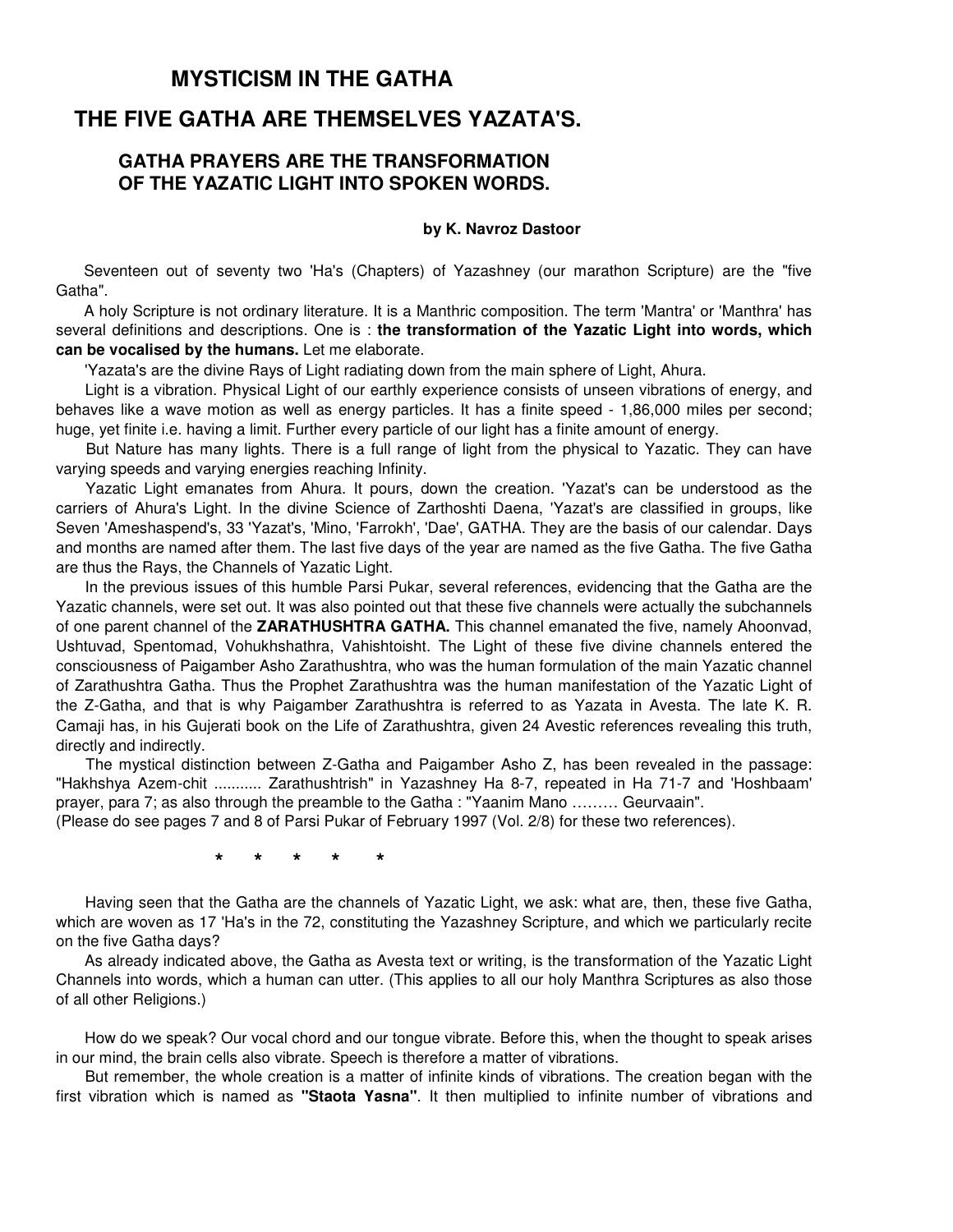thereby the whole creation, with its divine, non-physical and physical worlds, came into existence. Staota Yasna is therefore the prime foundation of the creation. The Laws by which the Staota Yasna generates the creation are thus the fundamental, primary Laws. These Laws not only formulate the creation, but also lead it back to Ahura.

**The divine Agencies, which operate the Laws of Staota Yasna are the Yazats, Ahura's Light-Rays.**  They themselves are a special class of vibrations.

#### **VIBRATION TO VIBRATION**

The humans, during their short journey on this earth, are required to attune themselves with the 'Yazata's and their vibrationary channels. This takes them nearer to their aim of alchemising the evil (Druj) within them to the Good (Gava) and going nearer to God. The attunement with the 'Yazata's can be attained through the Manthra Compositions. These are composed in words, which, when recited, set your tongue, vocal chord, your brain cells and the whole of your personality (physical, non-physical and divine), to certain vibrations. These vibrations then join and attune your whole being, your whole personality, with a particular Yazata. The vibrations generated within you are brought in unision with the vibrations of the Yazata. **The very recitation of the Manthra has this effect.** In other words, as you recite the Manthras, the speech vibrations and all your other consequential vibrations go in consonance with the Yazatic vibrations and attune you with a particular Yazat. All our 'Niyaish's and 'Yashta's are founded and composed on this truth.

This means, the Manthra Prayers are composed according to certain Laws of the divine Science of vibrations. **Those laws are also called "Staota Yasna".** 

**Thus, Staota Yasna means the vibrationary Laws of (i) Creation and Evolution and (ii) Manthra Compositions.** 

Going back to the Gatha prayers, they are so worded as to attune you with the Yazatic channels of the five Gatha. That is why it is said that the Gatha prayers are the transformation of the Yazatic Light of the GathaYazats into words which can be vocalised by the human tongue.

#### **YAZASHNEY HA 55**

All the above truths are contained in Yazashney Ha 55. (This Ha does not form part of the five Gatha.) It sets out (i) the Yazatic stature of the Gatha channels, (ii) their function in the evolutionary journey of the humans towards Ahuramazda, (iii) the nature of the Manthra compositions which are recited as the five Gatha - 17 'Ha's of Yazashney - in our prayers as also in Kriyakaam, i.e. ritual kinetics, (iv) the structuring of the Manthra compositions of the Gatha on the foundation of the Laws of Staota Yasna and (v) the effect of reciting the Manthra prayers within man and out in Nature. A wonderful treat indeed!

The very first sentence of Ha 55 is a mighty prayer. It says, all that we have viz. this physical body, nonphysical body and the divine body (all consisting of Gaetha, Tanu, Azda; Ushtaan, Keherp, Tevishi; Baod, Urvan, Fravashi), we dedicate, as gifts from us, to the Gatha, which lead us to our minoi progress ("Spentabyo"), and which hold the divine Authority and Power from Ahuramazada ("Ratukhshathraabyo"), and which emanate Asha i.e. Ahura's Truth, Beauty, Law and Order ("Ashaonibyo").

Here, the nine components of the human personality are directly referred to; and it is prayed that may we dedicate all that to the Gatha.

Further on, the 1st para of Ha 55 proclaims the divine attributes of the Yazatic channels of the Gatha and the part they play in taking the humans and the whole creation back to Ahura.

 **(Parsi Pukar – NOVEMBER 1997 Vol. 3; No.5)**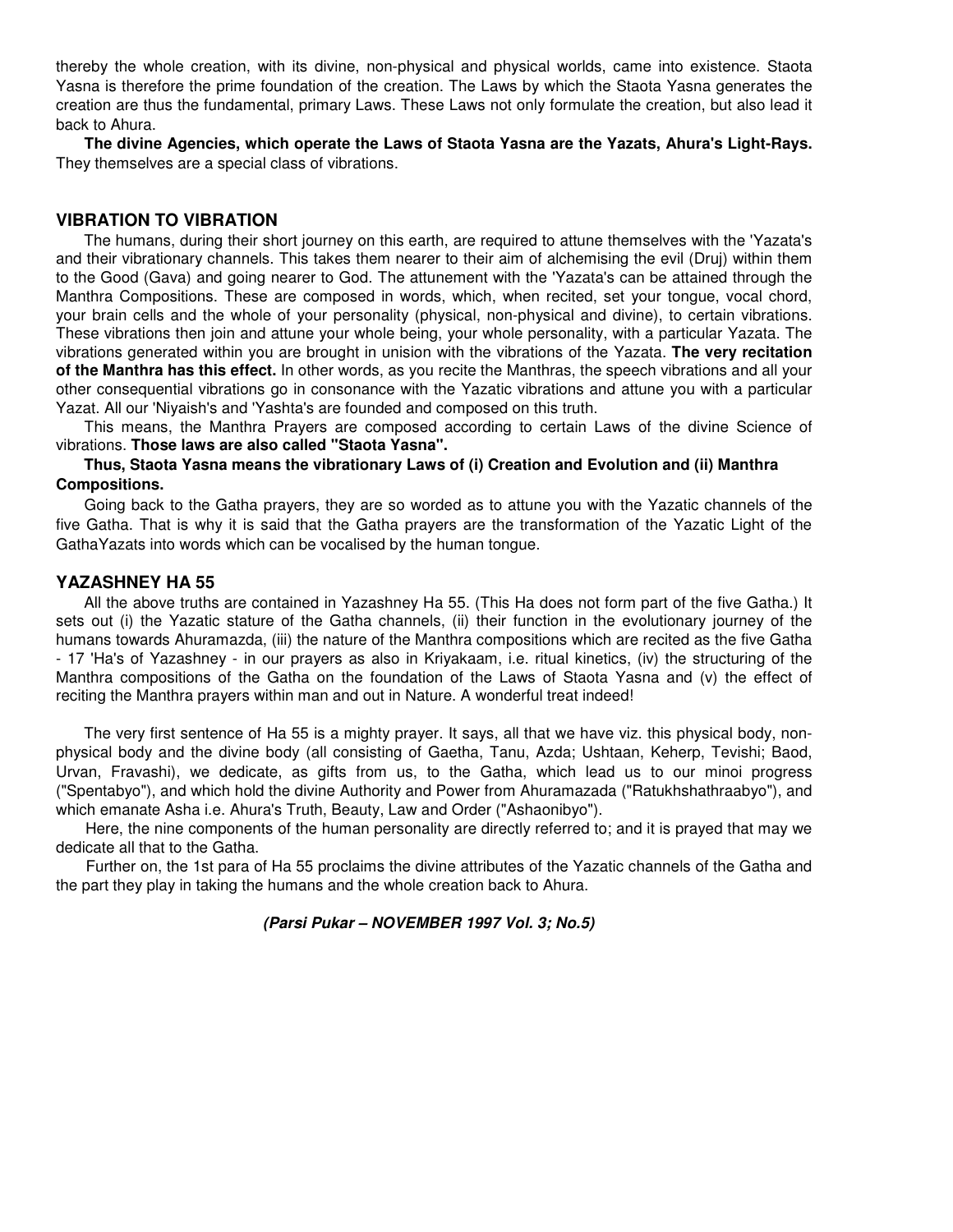# **THE CONTENTS OF THE GATHA IN GENERAL.**

# **THE REAL MESSAGE OF THE GATHA HAS NOT REACHED THE PRESENT-DAY HUMANS!**

#### **by K. Navroz Dastoor**

The following points are, so far, made out:

1. The five Gatha are the Yazatic Channels of Ahura's Light, whose first source is Ahura Himself and the second source is the Zarathushtra Gatha. [Yazashney Ha 55, (Gatha) Ha 28, Ha 8-7, 71-7 (Hoshbaam prayer, 7), Sarosh Yashta Vadi - K.3]

2. The five scriptural Gatha form part of the marathon Scripture, Yazashney, having 72 Ha's, of which 17 Ha's (Ha 28 to 34, 43 to 46, 47 to 50, 51, 53) constitute the Gatha.

3. They are Manthric compositions, i.e. the transmission of the Yazatic Channels into spoken words, based on the laws of Staota Yasna, and can attune the chanter with the channels.

We are now ready to delve a little into the contents of the scriptural Gatha.

First, the following general points are to be born in mind.

Each of the five Gatha has a central theme around which several Truths are woven. Each theme and each Truth has three phases: the Scientific (Gnyan), the Practical (Karma), and the Devotional (Bhakti).

The scientific (Gnyan) phase deals with the mystical knowledge (Ilm, Khshnoom, Sengaha, Razeng). It conveys to a limited extent, some of the facts, events and phenomena occurring in Nature. They are mostly mystical i.e. occurring and existing beyond the intellectual barrier of a non-saintly human being. They relate to the origin and aim of Ahura Mazda's Creation and its goal. A reflection of these mystical phenomena in the world of ordinary human experience and day-to-day life on this earth, is also depicted in the five Gatha. Since the five Gatha are a Holy Manthric Scripture and not an ordinary piece of worldly literature, their foundation is bound and indentured to be mystical. It cannot, in the very nature of things, be otherwise.

The second phase, relating to practical life (Karma) in the five Gatha, prescribes and lays down the rules and code of conduct (do's and don'ts), which a human being is ordained and commanded to carry out and implement during his or her short voyage through this earth. The foundation of the rules and the code are the Truths revealed by the Mystical Science in the first phase. Moral code is not a mere social necessity. Its basis is manifestly mystical, spiritual, minoi. That is why the Prophets and Men of God command and do not give a choice. They declare that the ordinary non-saintly humans are, by their very disposition, inclined to choose the evil. "Shun what we define as evil," is the message, loud and clear, of all the Messengers of God. The Moral Code is a part of the spiritual exercise and exertions - the tarikat or procedure for the spiritual evolution of Man.

The third, the Devotional phase in the five Gatha is the heart-throb of Love and Devotion - Love towards the entire Creation; and Devotion, an intense attraction and craving towards Ahura Mazda, Asho Zarathushtra, His Daena (which is assigned to us by birth in this life). As we look around, we see God's beauty, which infuses and inspires devotion in us, be it a gorgeous mountain or a cool spring or a mother nursing a child or a song of God or the word of a Saint.